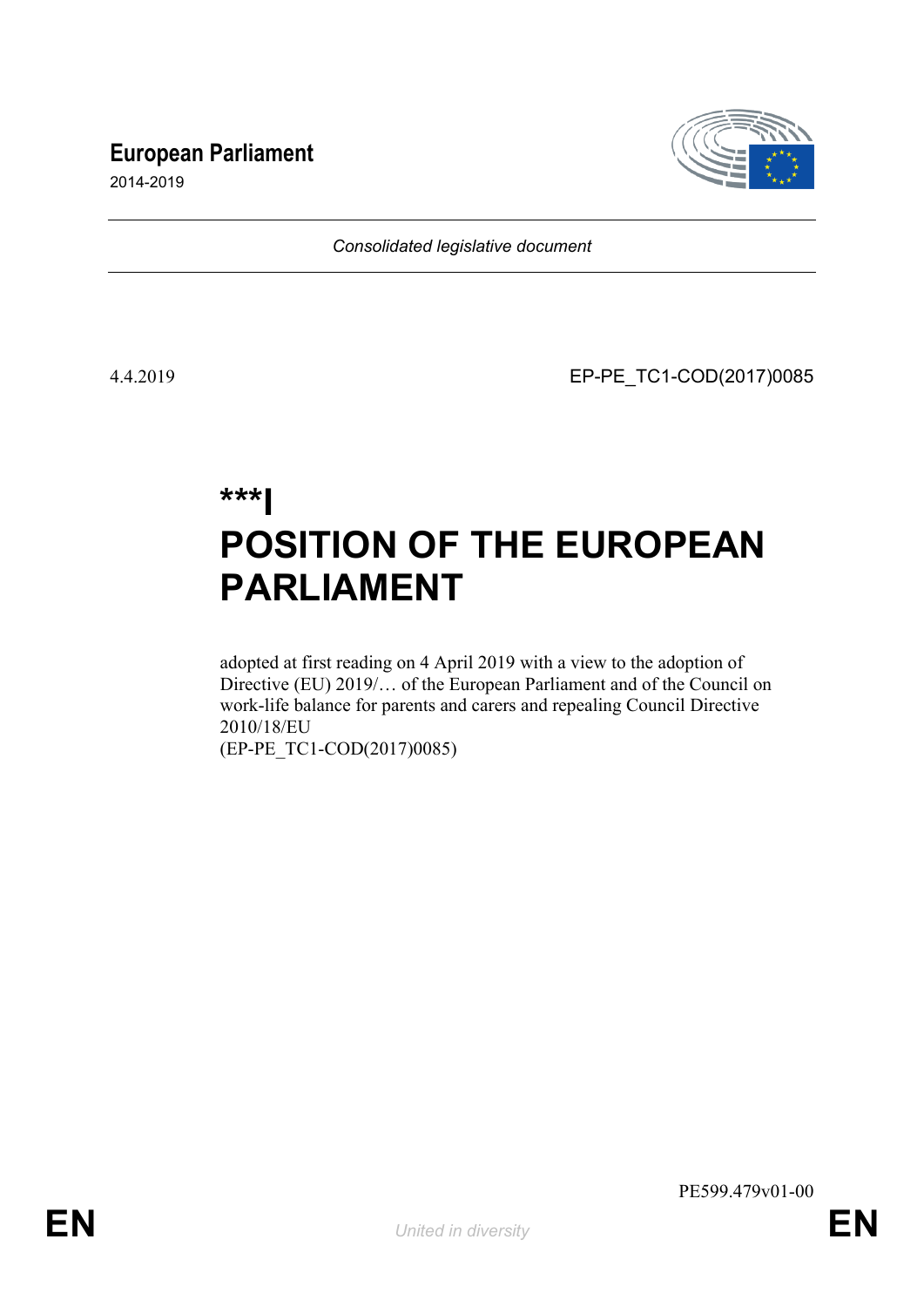# **POSITION OF THE EUROPEAN PARLIAMENT**

# **adopted at first reading on 4 April 2019**

# **with a view to the adoption of Directive (EU) 2019/… of the European Parliament and of the Council on work-life balance for parents and carers and repealing Council Directive 2010/18/EU**

#### THE EUROPEAN PARLIAMENT AND THE COUNCIL OF THE EUROPEAN UNION,

Having regard to the Treaty on the Functioning of the European Union, and in particular point (b) of Article 153(2), in conjunction with point (i) of Article 153(1) thereof,

Having regard to the proposal from the European Commission,

After transmission of the draft legislative act to the national parliaments,

Having regard to the opinion of the European Economic and Social Committee<sup>1</sup>,

Having regard to the opinion of the Committee of the Regions<sup>2</sup>,

Acting in accordance with the ordinary legislative procedure<sup>3</sup>,

<sup>1</sup> OJ C 129, 11.4.2018, p. 44.

<sup>2</sup> OJ C 164, 8.5.2018, p. 62.

<sup>3</sup> Position of the European Parliament of 4 April 2019.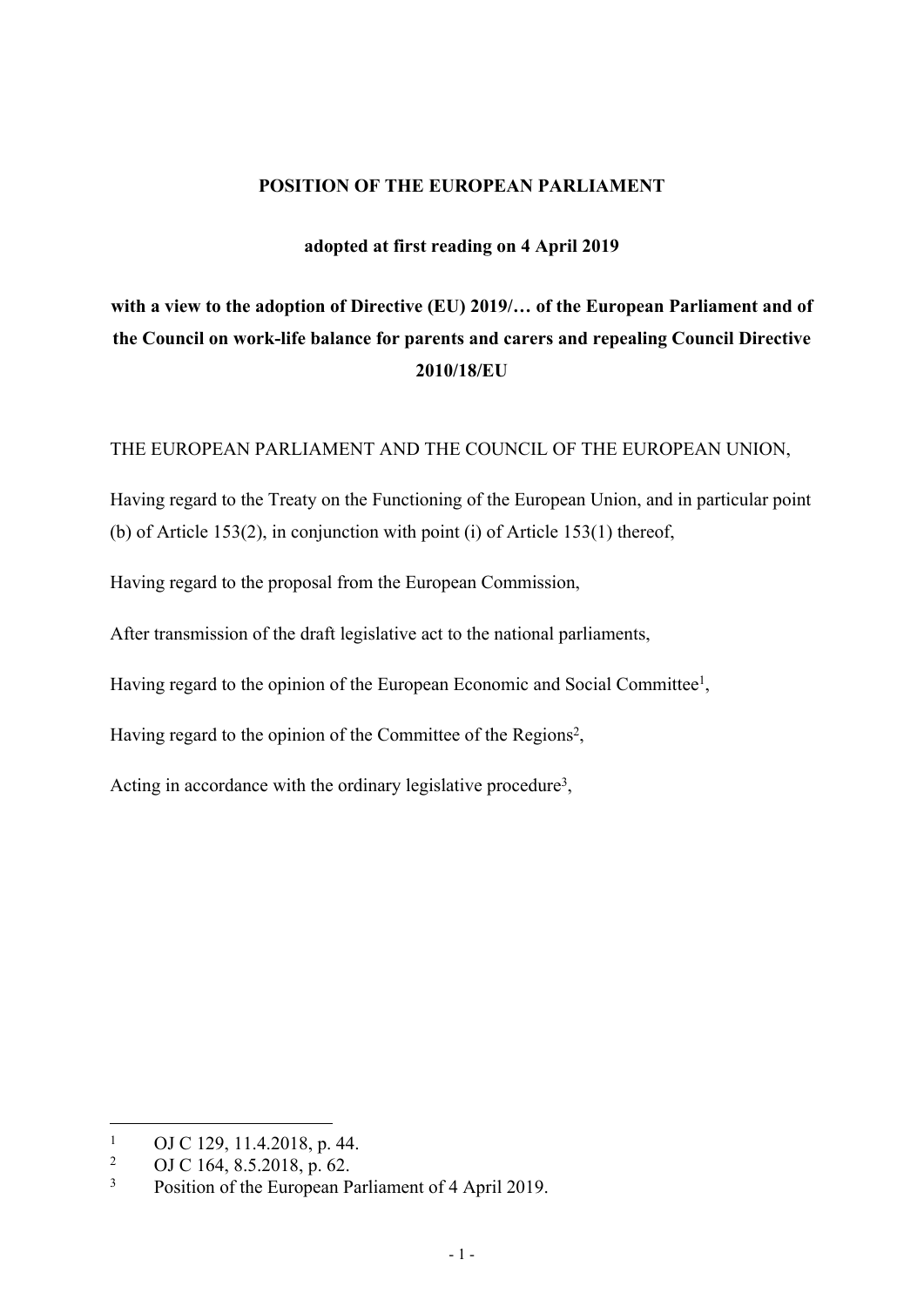# Whereas:

- (1) Point (i) of Article 153(1) of the Treaty on the Functioning of the European Union *(TFEU)* provides that the Union is to support and complement the activities of the Member States in the area of equality between men and women with regard to labour market opportunities and treatment at work.
- (2) Equality between men and women is a fundamental principle of the Union. The second subparagraph of Article 3(3) of the Treaty on European Union (TEU) provides that the Union is to promote equality between women and men. Similarly, Article 23 of the Charter of Fundamental Rights of the European Union (the Charter) requires equality between men and women to be ensured in all areas, including employment, work and pay.
- (3) Article 33 of the Charter provides for the right to protection from dismissal for a reason connected with maternity and the right to paid maternity leave and to parental leave following the birth or adoption of a child, to reconcile family and professional life.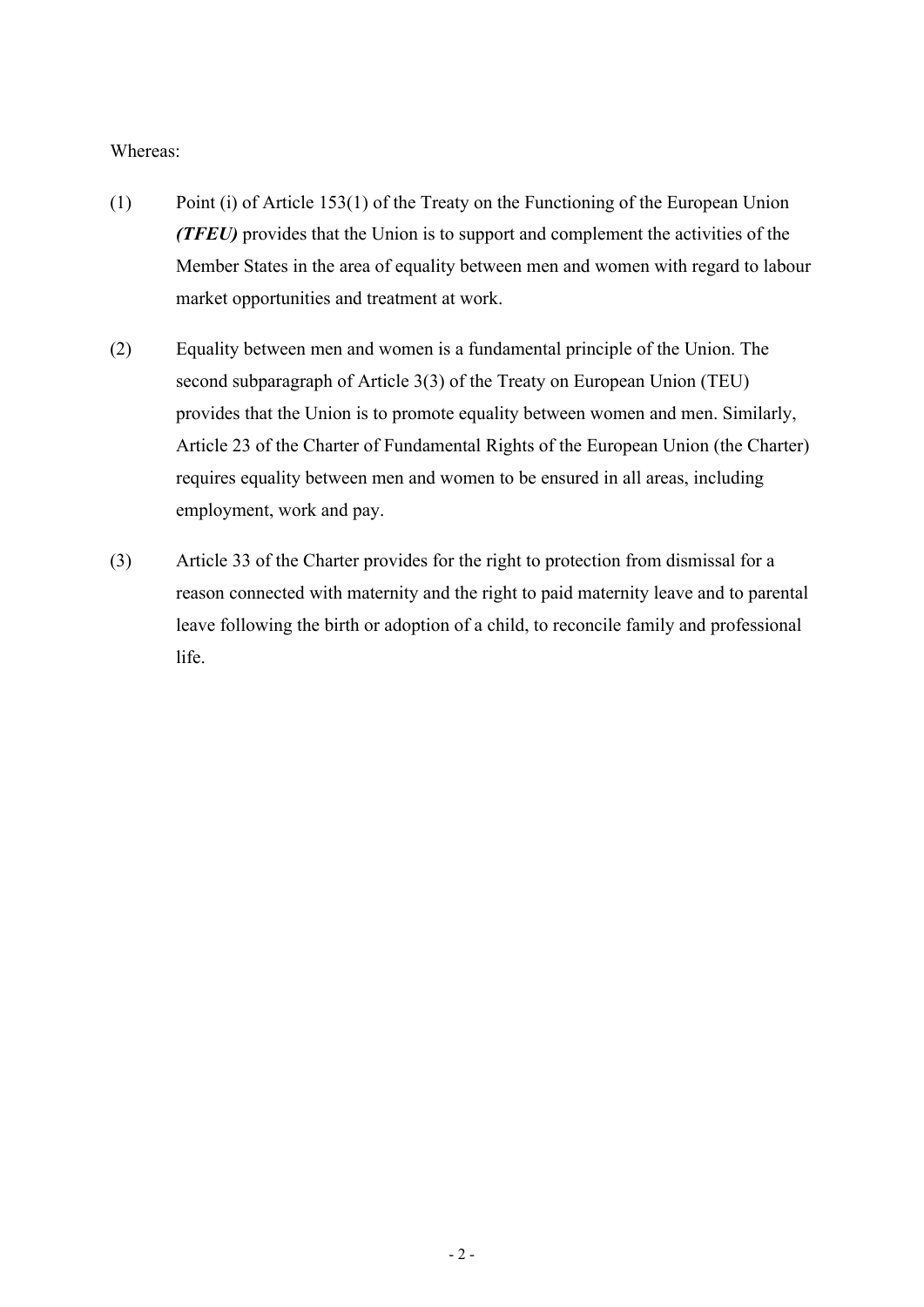- (4) The Union has ratified the 2006 United Nations Convention on the Rights of Persons with Disabilities. That Convention is thus an integral part of the Union legal order, and Union legal acts must, as far as possible, be interpreted in a manner that is consistent with the Convention. The Convention provides, *in particular* in Article 7(1), that parties thereto are to take all necessary measures to ensure the full enjoyment by children with disabilities of all human rights and fundamental freedoms on an equal basis with other children.
- *(5) The Member States have ratified the 1989 United Nations Convention on the Rights of the Child. Article 18(1) of the Convention provides that both parents have common responsibilities for the upbringing and development of the child and that the best interests of the child should be the parents' basic concern.*
- (6) Work-life balance policies should contribute to the achievement of gender equality by promoting the participation of women in the labour market, *the equal sharing of caring* responsibilities *between men and* women, and the closing of the gender gaps in earnings and pay. Such policies should take into account demographic changes including the effects of an ageing population.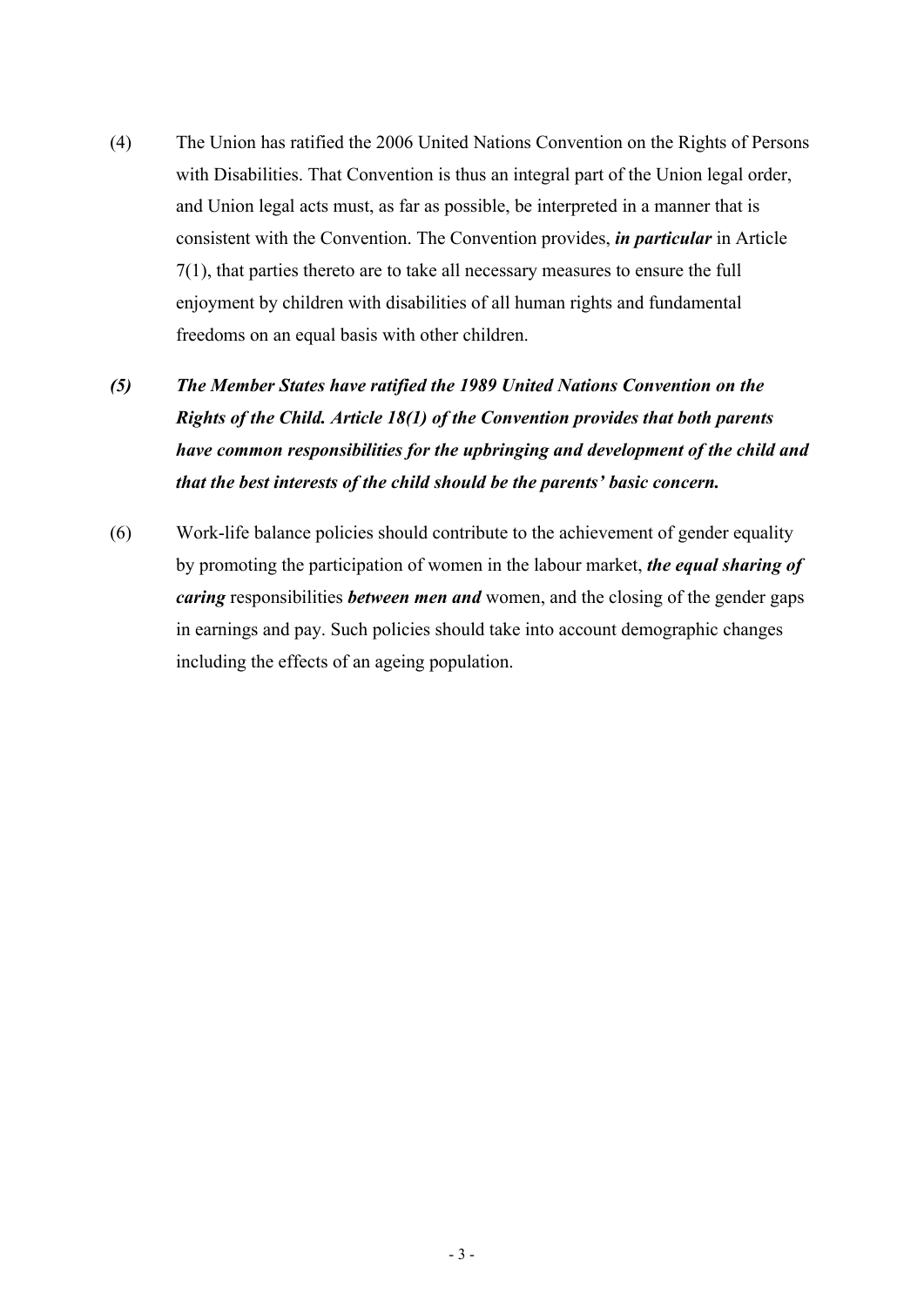- *(7) In light of the challenges that arise from demographic change, together with the resultant pressure on public expenditure in some Member States, the need for informal care is expected to increase.*
- (8) At Union level, several directives in the areas of gender equality and working conditions already address certain issues that are relevant for work-life balance, in particular *Directives 2006/54/EC<sup>1</sup> and 2010/41/EU*<sup>2</sup> of the European Parliament and of the Council, and Council *Directives* 92/85/EEC<sup>3</sup>, 97/81/EC<sup>4</sup> and 2010/18/EU<sup>5</sup>.
- *(9) The principles of gender equality and work-life balance are reaffirmed in Principles 2 and 9 of the European Pillar of Social Rights, which was proclaimed by the European Parliament, the Council and the Commission on 17 November 2017.*

<sup>1</sup> Directive 2006/54/EC of the European Parliament and of the Council of 5 July 2006 on the implementation of the principle of equal opportunities and equal treatment of men and women in matters of employment and occupation (OJ L 204, 26.7.2006, p. 23).

<sup>2</sup> Directive 2010/41/EU of the European Parliament and of the Council of 7 July 2010 on the application of the principle of equal treatment between men and women engaged in an activity in a self-employed capacity and repealing Council Directive 86/613/EEC (OJ L 180, 15.7.2010, p. 1).

<sup>3</sup> Council Directive 92/85/EEC of 19 October 1992 on the introduction of measures to encourage improvements in the safety and health at work of pregnant workers and workers who have recently given birth or are breastfeeding (tenth individual Directive within the meaning of Article 16 (1) of Directive 89/391/EEC) (OJ L 348, 28.11.1992, p. 1).

<sup>4</sup> Council Directive 97/81/EC of 15 December 1997 concerning the Framework Agreement on part-time work concluded by UNICE, CEEP and the ETUC - Annex: Framework agreement on part-time work (OJ L 14, 20.1.1998, p. 9).

<sup>5</sup> Council Directive 2010/18/EU, of 8 March 2010, implementing the revised Framework Agreement on parental leave concluded by BUSINESSEUROPE, UEAPME, CEEP and ETUC and repealing Directive 96/34/EC (OJ L 68, 18.3.2010, p. 13).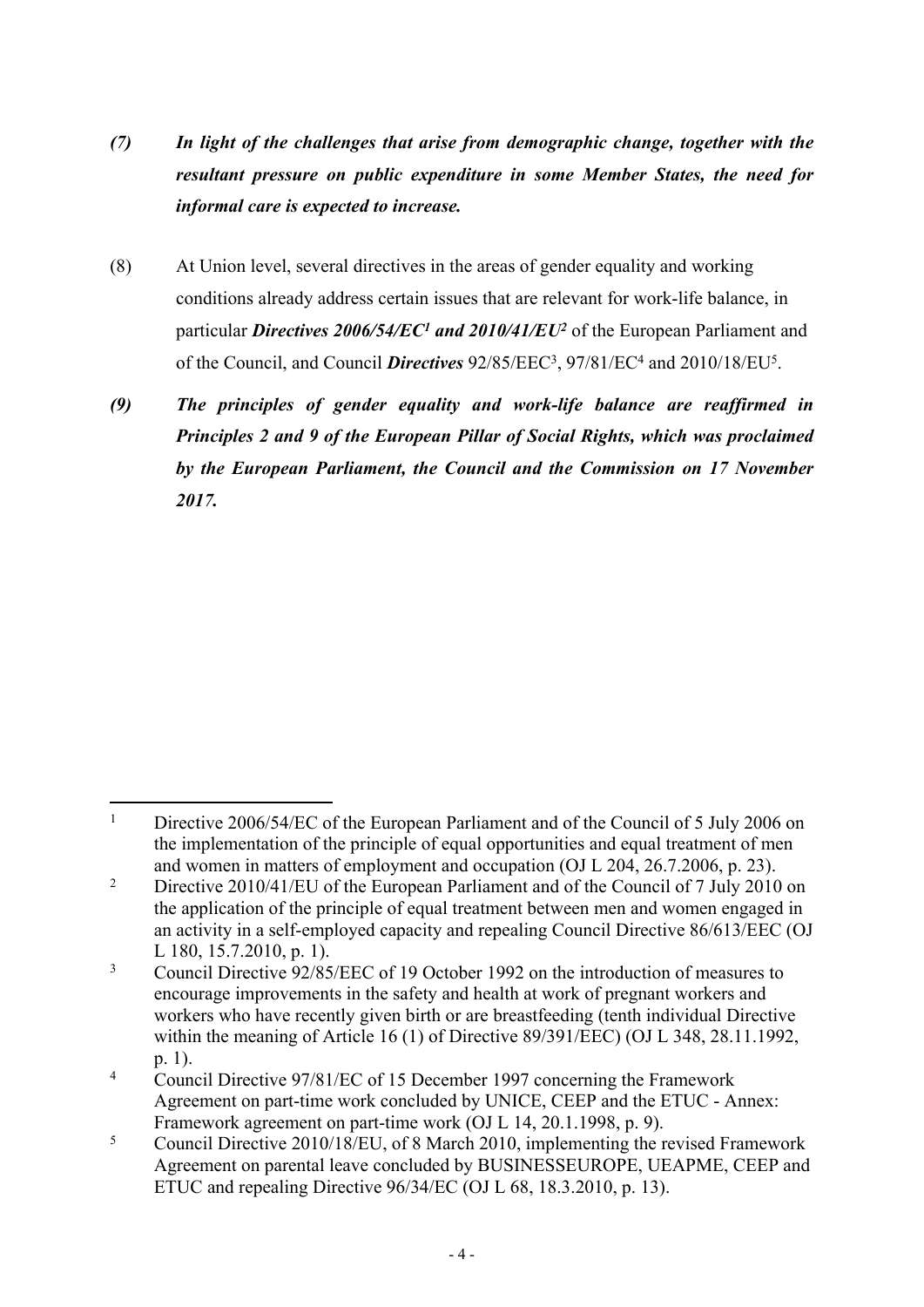(10) However, work-life balance remains a considerable challenge for many parents and workers with caring responsibilities, *in particular because of the increasing prevalence of extended working hours and changing work schedules, which has* a negative impact on women's employment. A major factor contributing to the underrepresentation of women in the labour market is the difficulty of balancing work and family obligations. When they have children, women are likely to work fewer hours in paid employment and to spend more time fulfilling unpaid caring responsibilities. Having a sick or dependent relative has also been shown to have a negative impact on women's employment and results in some women *dropping* out of the labour market entirely.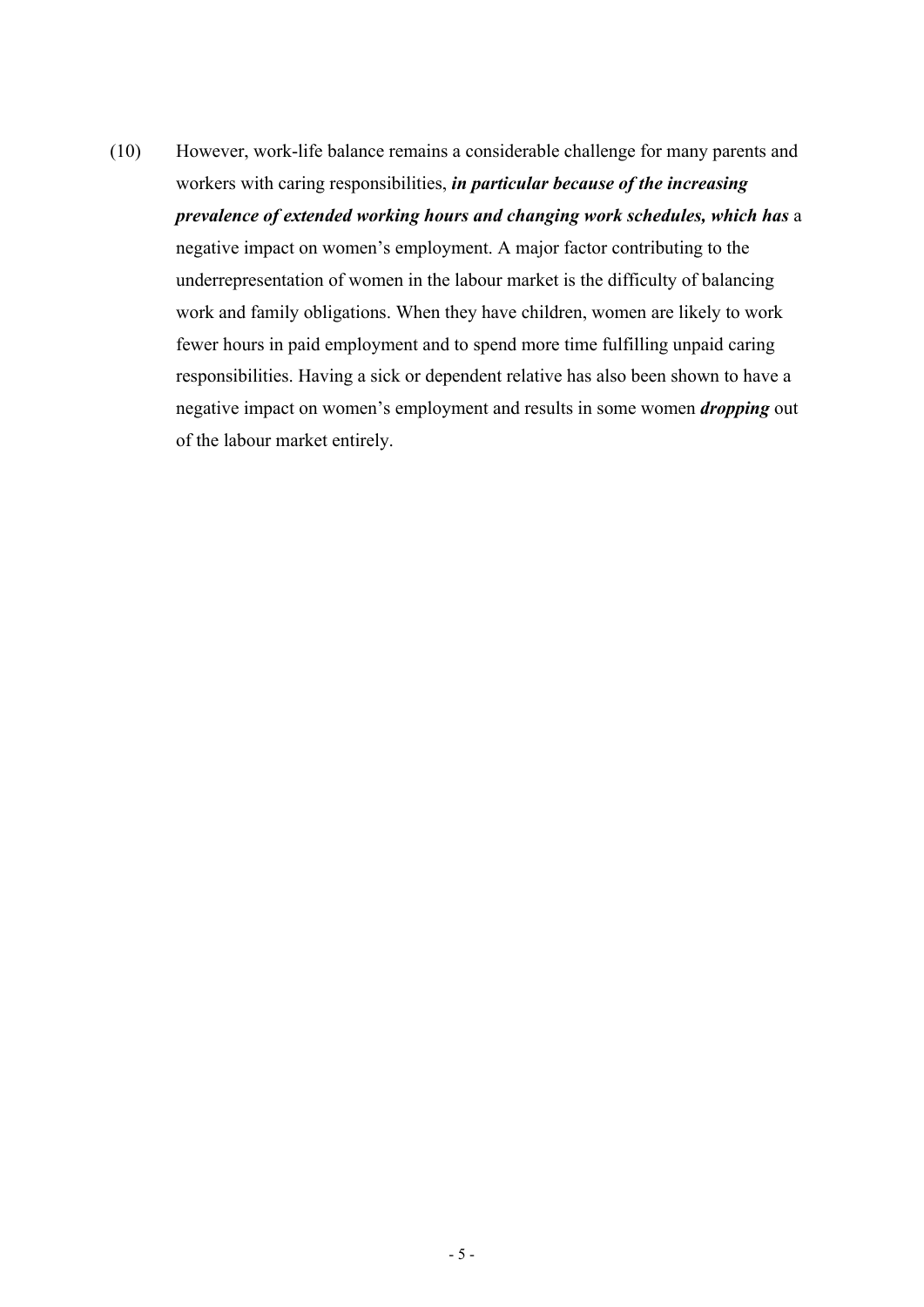(11) The current Union legal framework provides limited incentives for men to assume an equal share of caring responsibilities. The lack of paid paternity and parental leave in many Member States contributes to the low take-up of leave by fathers. The imbalance in the design of work-life balance policies between women and men reinforces gender *stereotypes and* differences between work and care. *Policies on equal treatment should aim to address the issue of stereotypes in both men's and women's occupations and roles, and the social partners are encouraged to act upon their key role in informing both workers and employers and raising their awareness of tackling discrimination. Furthermore*, *the* use of work-life balance arrangements by fathers, such as leave or flexible working arrangements, has been shown to have a positive impact in reducing the relative amount of unpaid family work undertaken by women and leaving them more time for paid employment.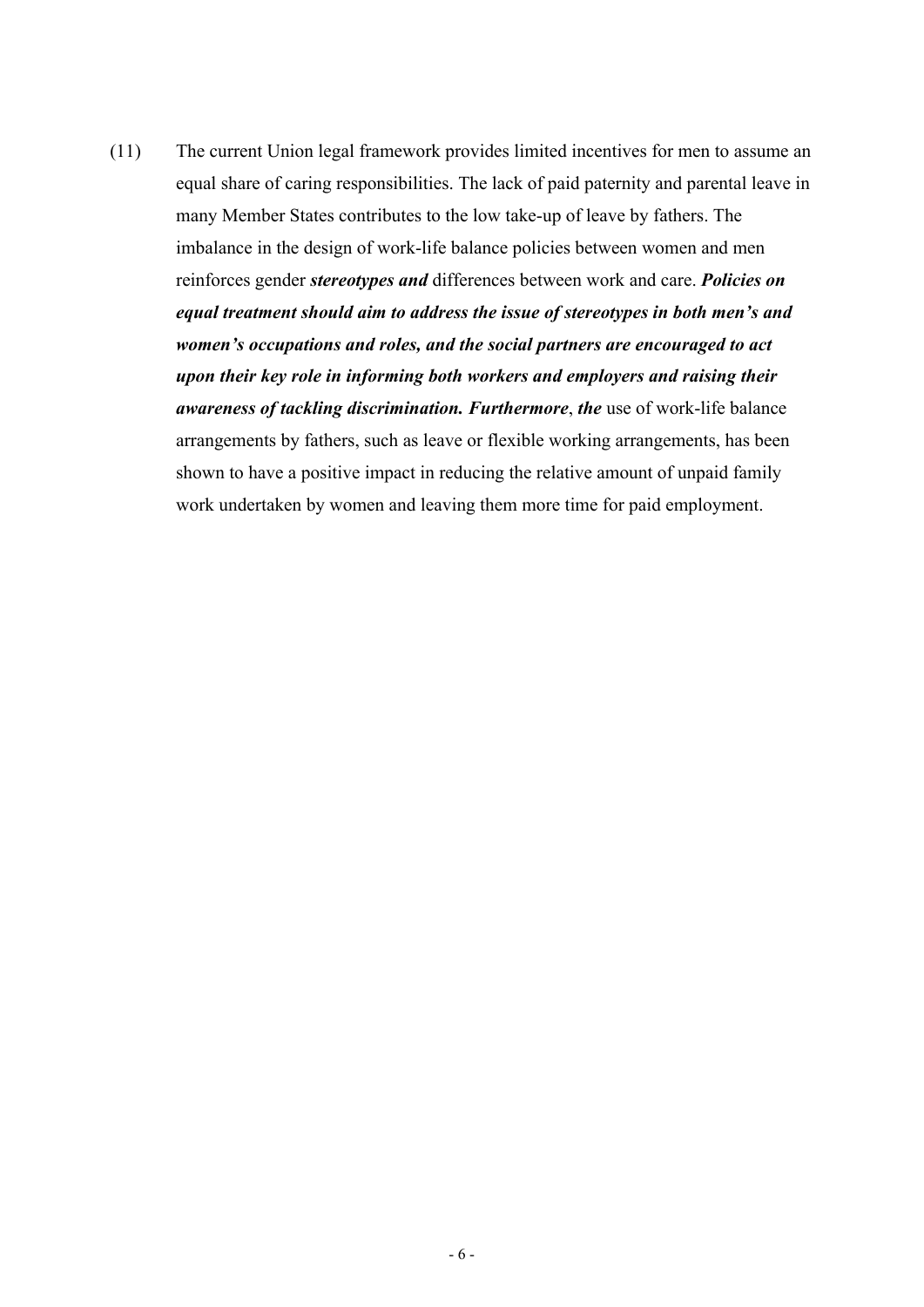- *(12)* In *implementing this Directive, Member States should take into consideration that the equal uptake of family-related leave between men and women also depends on other appropriate measures, such as the provision of accessible and affordable childcare and long-term care services, which are crucial for the purpose of allowing parents, and other persons with caring responsibilities to enter, remain in, or return to the labour market. Removing economic disincentives can also encourage second earners, the majority of whom are women, to participate fully in the labour market.*
- *(13) In order to assess the impact of this Directive, the Commission and the Member States should continue to cooperate with one another in order to develop comparable statistics that are disaggregated by sex.*
- (14) The Commission has consulted management and labour in a two-stage process with regard to challenges related to work-life balance, in accordance with Article 154 *TFEU*. There was no agreement among the social partners to enter into negotiations with regard to those matters, including with regard to **parental leave.** It is, however, important to take action in that area by modernising and adapting the current legal framework, taking into account the outcome of those consultations, as well as of the public consultation carried out to seek the views of stakeholders and citizens.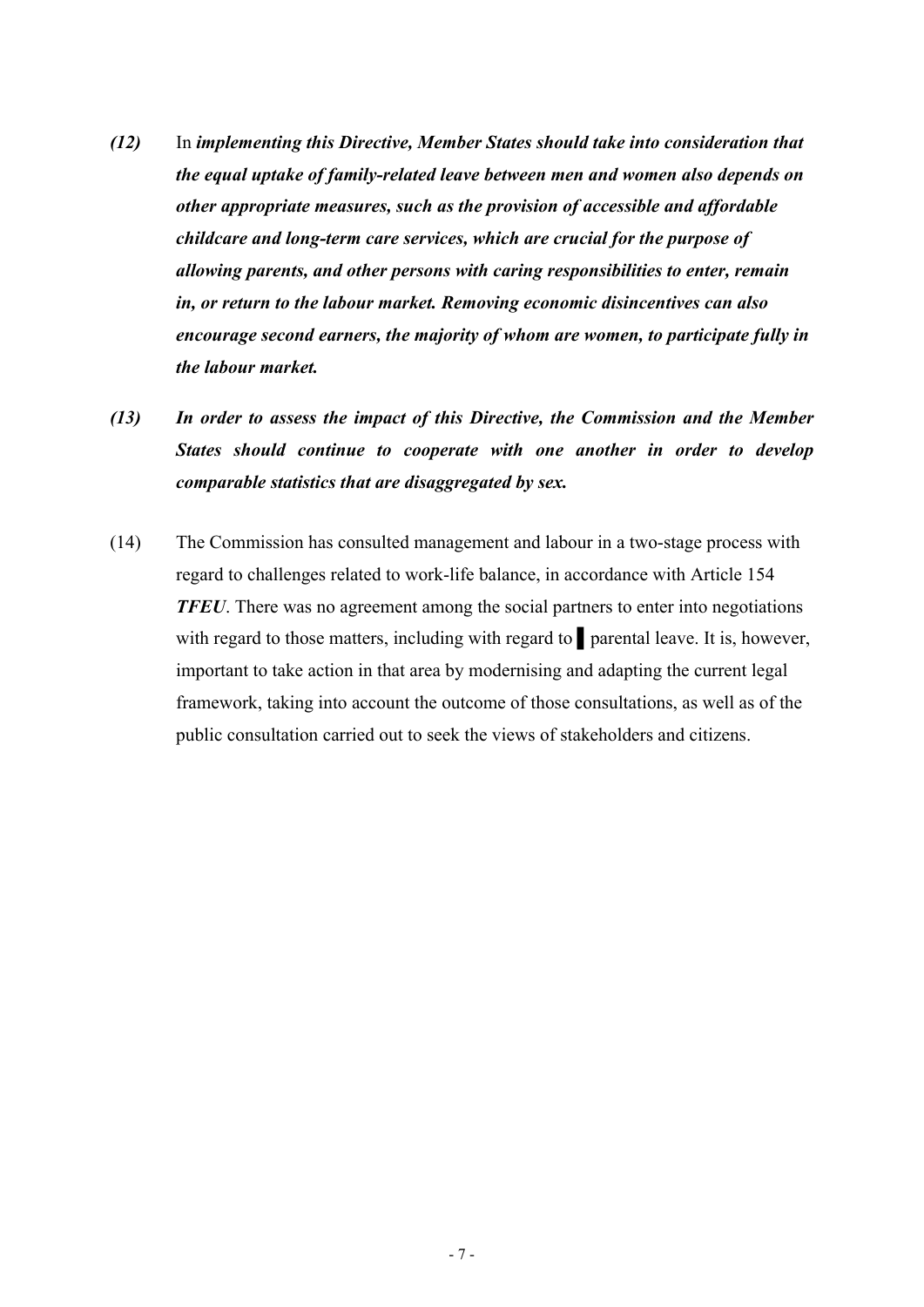- (15) Directive 2010/18/EU regulates parental leave by putting into effect a framework agreement concluded between the social partners. This Directive builds on the rules laid down in Directive 2010/18/EU and complements them by strengthening existing rights and by introducing new rights. Directive 2010/18/EU should be repealed and replaced by this Directive.
- (16) This Directive lays down minimum requirements related to paternity leave, parental leave and carers' leave, and to flexible working arrangements for workers who are parents, or carers. By facilitating the reconciliation of work and family life for such parents and carers, this Directive should contribute to the Treaty-based goals of equality between men and women with regard to labour market opportunities, equal treatment at work and the promotion of a high level of employment in the Union.
- (17) This Directive applies to all workers who have employment contracts or other employment relationships, *including* contracts relating to *the* employment or the employment relationships of part-time workers, fixed-term contract workers or persons with a contract of employment or employment relationship with a temporary agency, as previously provided for by *Directive 2010/18/EU. Taking into account the case-law of the Court of Justice of the European Union (Court of Justice) regarding the criteria for determining the status of a worker, it is for Member States to define employment contracts and employment relationships*.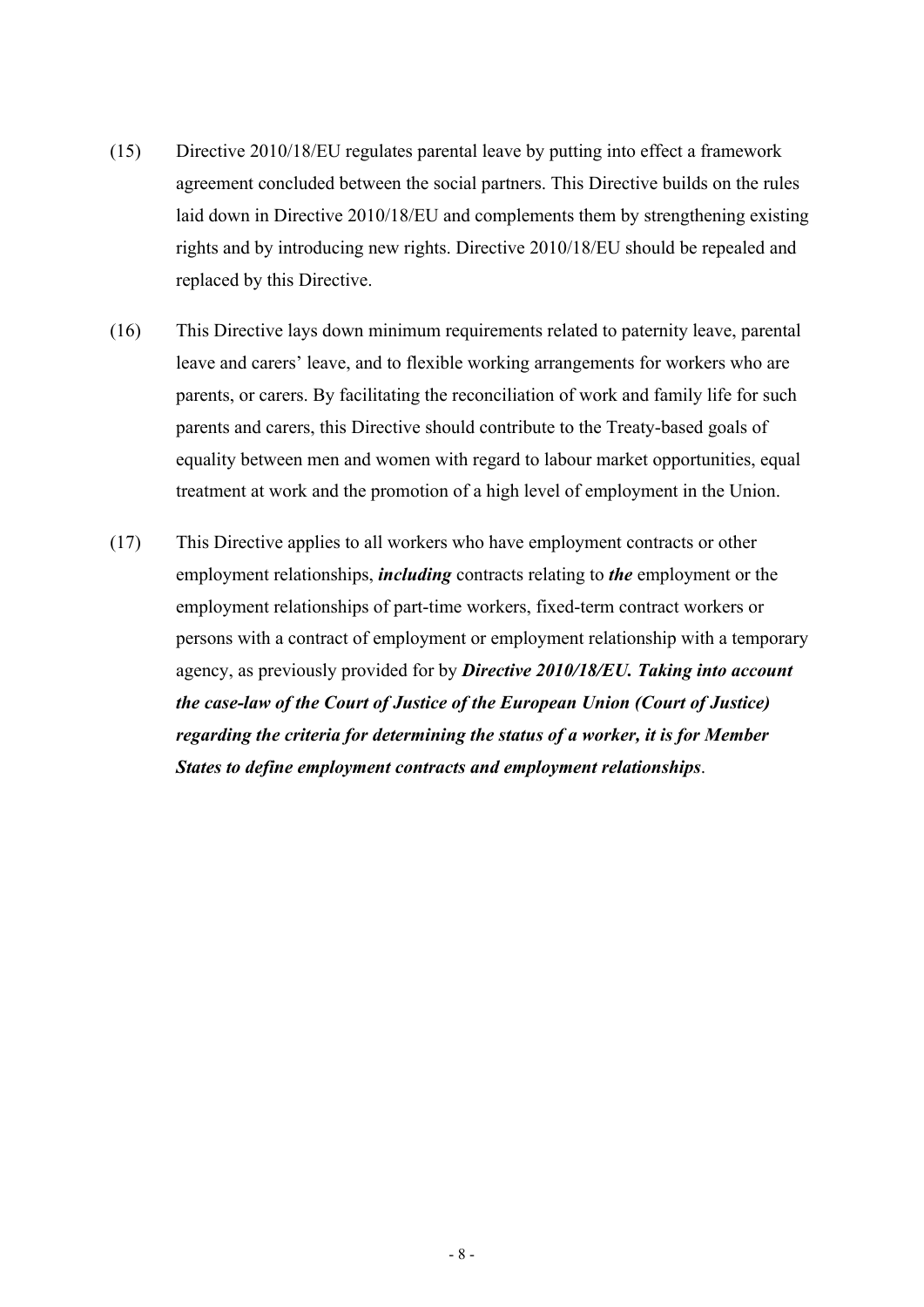- *(18) Member States have the competence to define marital and family status, as well as to establish which persons are to be considered to be a parent, a mother and a father.*
- (19) In order to encourage a more equal sharing of caring responsibilities between women and men, *and to allow for the early creation of a bond between fathers and children, a* right to paternity leave for fathers *or, where and in so far as recognised by national law, for equivalent second parents, should be introduced. Such paternity leave should* be taken *around the time* of the birth of the child and should be clearly linked to the birth *for the purposes of providing care. Member States are also able to grant paternity leave in the case of a stillbirth. It is for Member States to determine whether to allow part of the paternity leave to be taken before the birth of the child or to require all of it to be taken thereafter, the time frame within which paternity leave is to be taken, and whether and under which conditions to allow paternity leave to be taken on a part-time basis, in alternating periods, such as for a number of consecutive days of leave separated by periods of work, or in other flexible ways. Member States are able to specify whether paternity leave is expressed in working days, weeks or other time units, taking into account that ten working days correspond to two calendar weeks*. In order to take account of differences between Member States, the right to paternity leave should be granted irrespective of marital or family status, as defined by national law.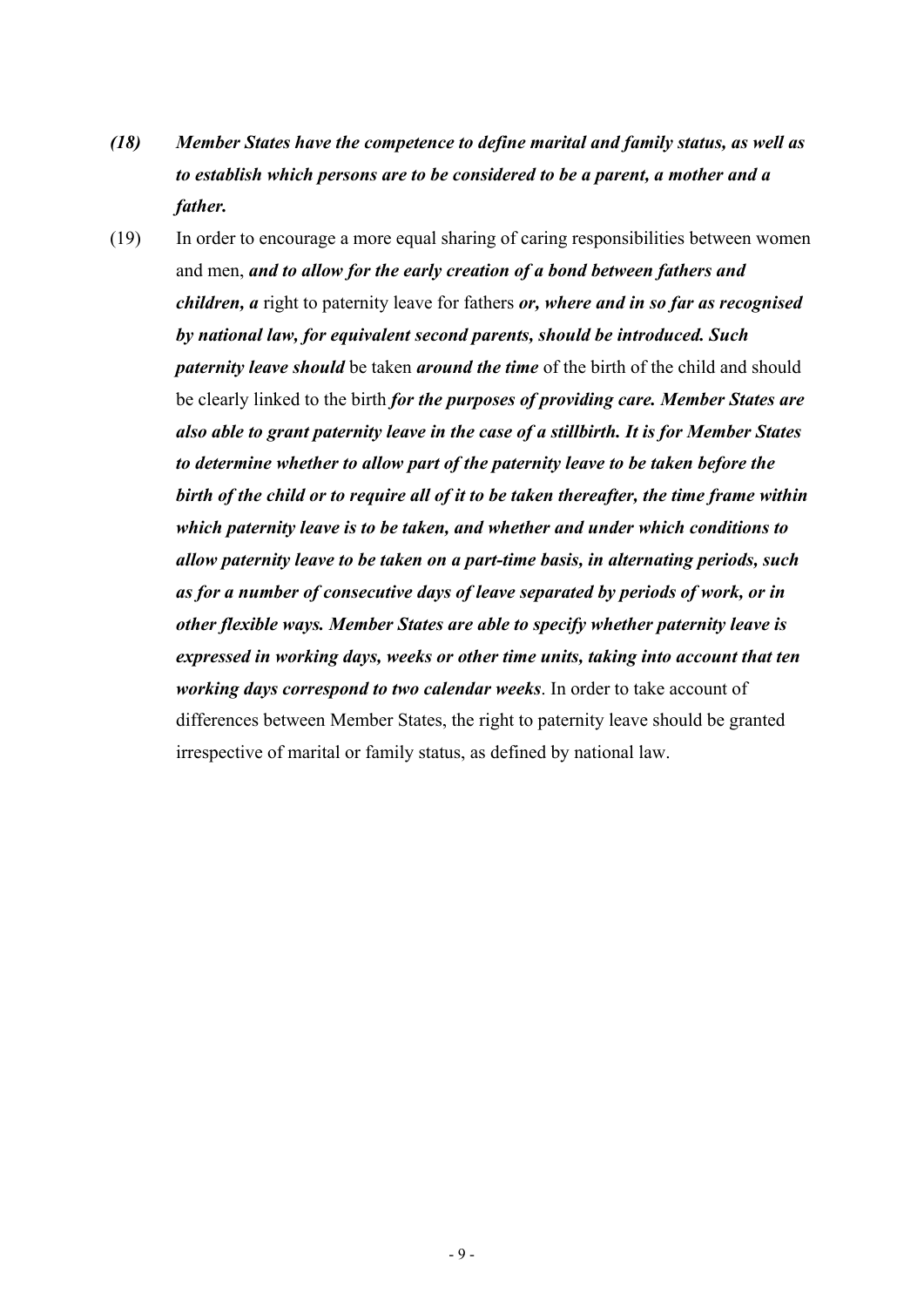(20) As most fathers do not avail themselves of their right to parental leave, or transfer a considerable proportion of their leave entitlement to mothers, this Directive extends from one to *two* months the *minimum* period of parental leave which cannot be transferred from one parent to the other in order to encourage *fathers* to take parental leave, while maintaining the right of each parent to take at least four months of parental leave as provided for in Directive 2010/18/EU. *The purpose of ensuring that at least two months of parental leave is available to each parent exclusively and that cannot be transferred to the other parent, is to encourage fathers to make use of their right to such leave. It also promotes and facilitates the reintegration of mothers in the labour market after they have taken a period of maternity and parental leave.*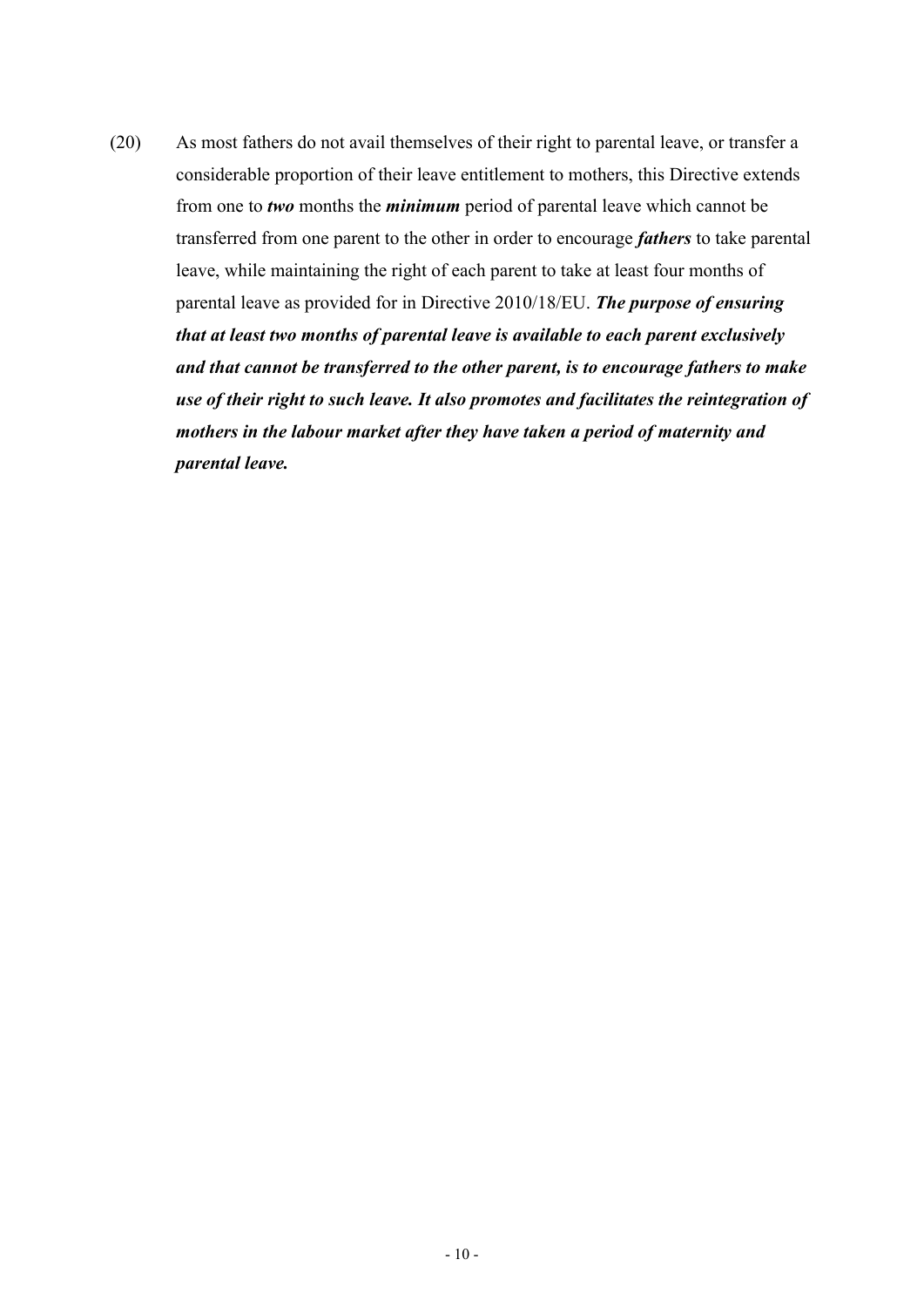- (21) *A minimum period of four months of parental leave is guaranteed under this Directive for workers who are parents. Member States are encouraged to grant the right to parental leave to all workers who exercise parental responsibilities in accordance with national legal systems*.
- (22) Member States should be able to specify the period of notice to be given by the worker to the employer when applying for parental leave and should be able to decide whether the right to parental leave is subject to a certain period of service. In view of the growing diversity of contractual arrangements, the sum of successive fixed-term contracts with the same employer should be taken into account for the purpose of calculating such a period of service. To balance the needs of workers with those of employers, Member States should also be able to decide whether *to* allow employers to postpone the granting of parental leave under certain circumstances, subject to the requirement that the employers should provide reasons for such a postponement *in writing*.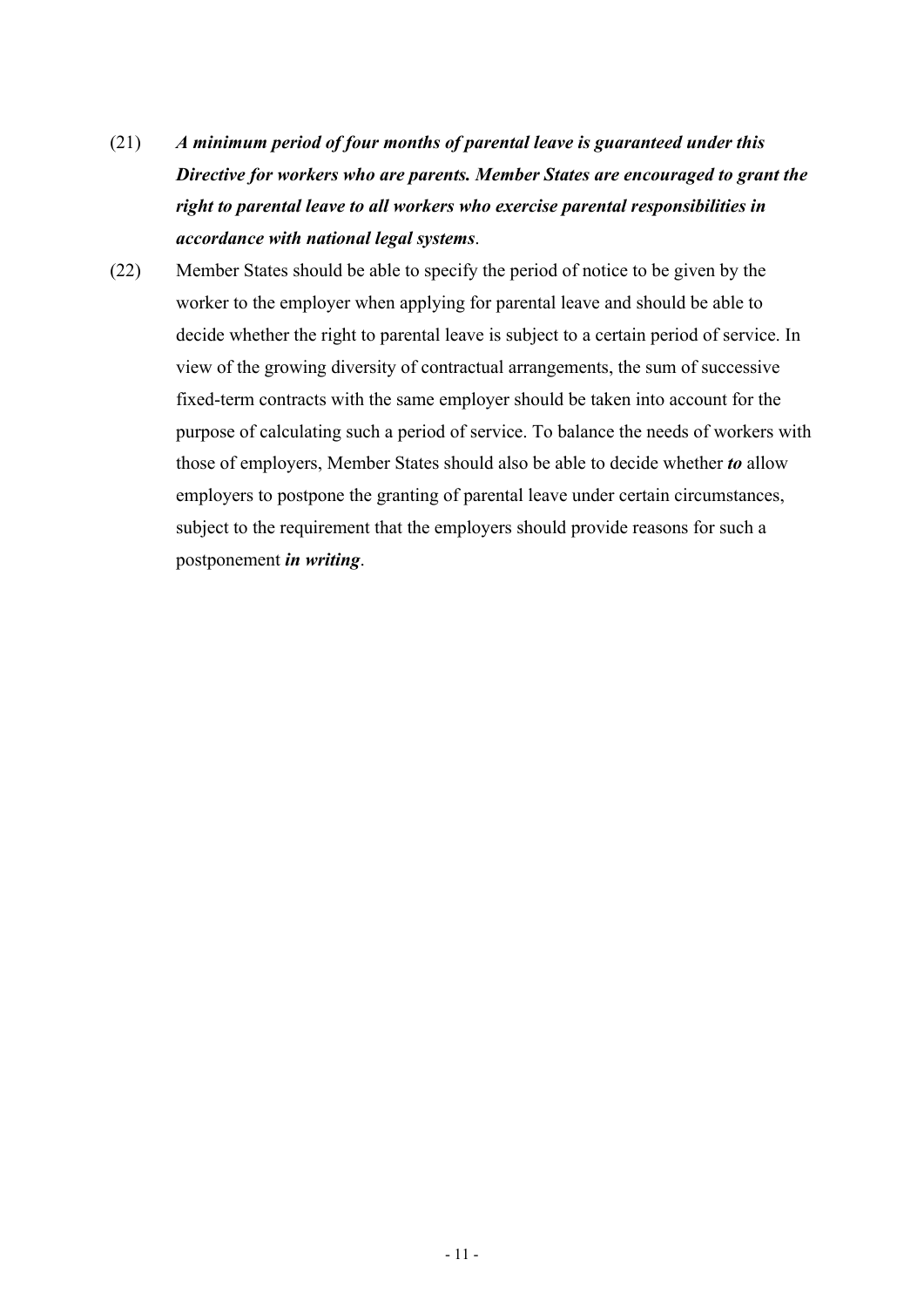- (23) Given that flexibility makes it more likely that *each parent*, in particular fathers, will take up their entitlement to parental leave, workers should be able to request that parental leave be granted on a full-time or a part-time basis*, in alternating periods, such as for a number of consecutive weeks of leave separated by periods of work,* or in other flexible ways. The employer should be able to accept or refuse such a request for parental leave in ways other than on a full-time basis. Member States should assess whether the conditions of access to and the detailed arrangements for parental leave should be adapted to the specific needs of parents in particularly disadvantaged situations.
- *(24)* The period within which workers should be entitled to take parental leave should be linked to the age of the child. That age *should be set in such a way as to enable both parents to effectively take up their full entitlement to parental leave under this Directive.*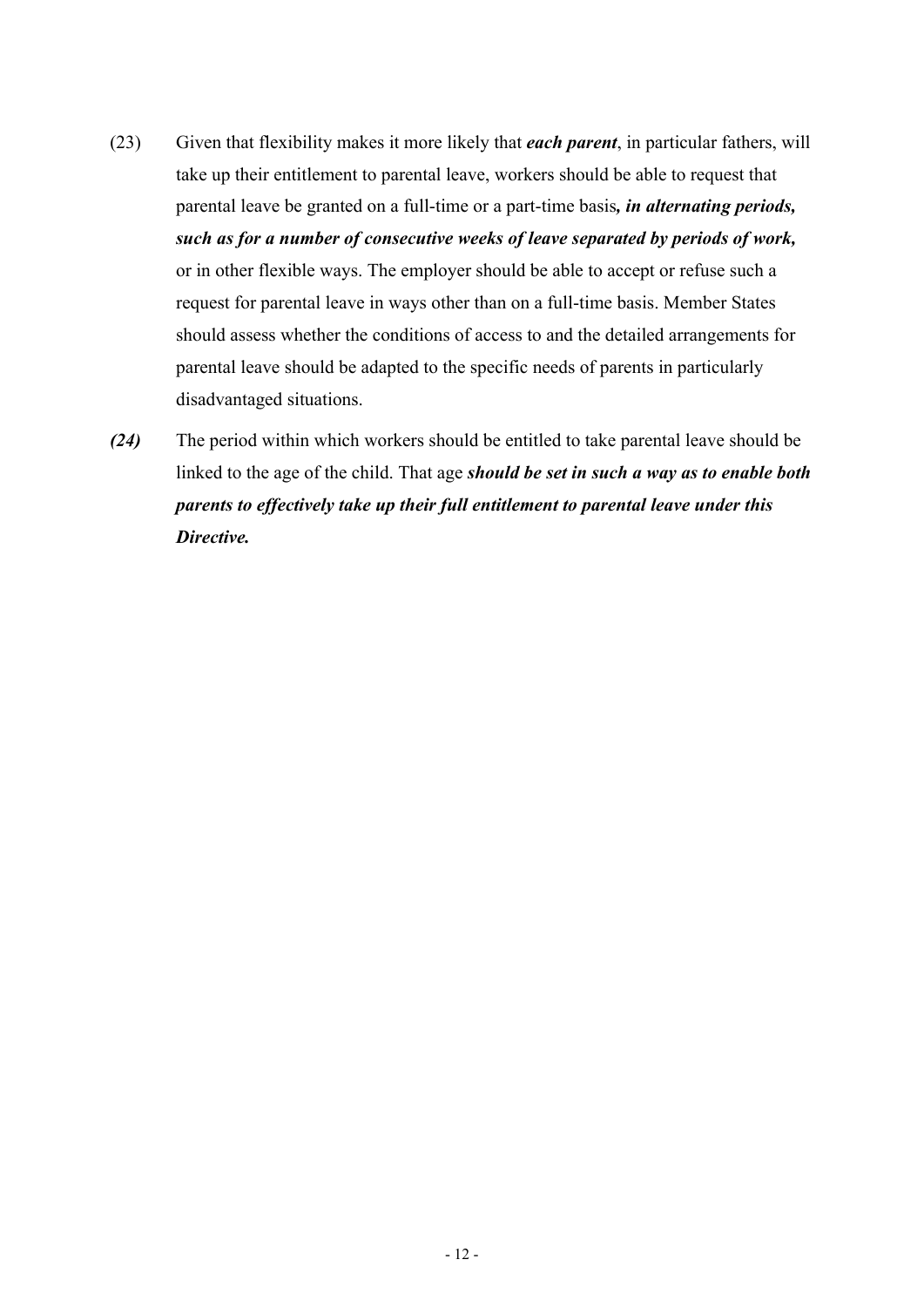- (25) In order to facilitate the return to work following a period of parental leave, workers and employers are encouraged to maintain *voluntary* contact during the period of leave and can make arrangements for any appropriate measures to facilitate reintegration into the work place. Such contact and arrangements are to be decided between the parties concerned, taking into account national law, collective agreements or practice. *Workers should be informed of promotion processes and internal vacancies and should be able to participate in such processes and to apply for such vacancies.*
- *(26) Studies demonstrate that Member States that provide a significant portion of parental leave to fathers and that pay the worker a payment or allowance during that leave at a relatively high replacement rate, experience a higher take-up rate by fathers and a positive trend in the rate of employment of mothers. It is therefore appropriate to allow such systems to continue provided that they meet certain minimum criteria, instead of providing the payment or allowance for paternity leave as provided for in this Directive.*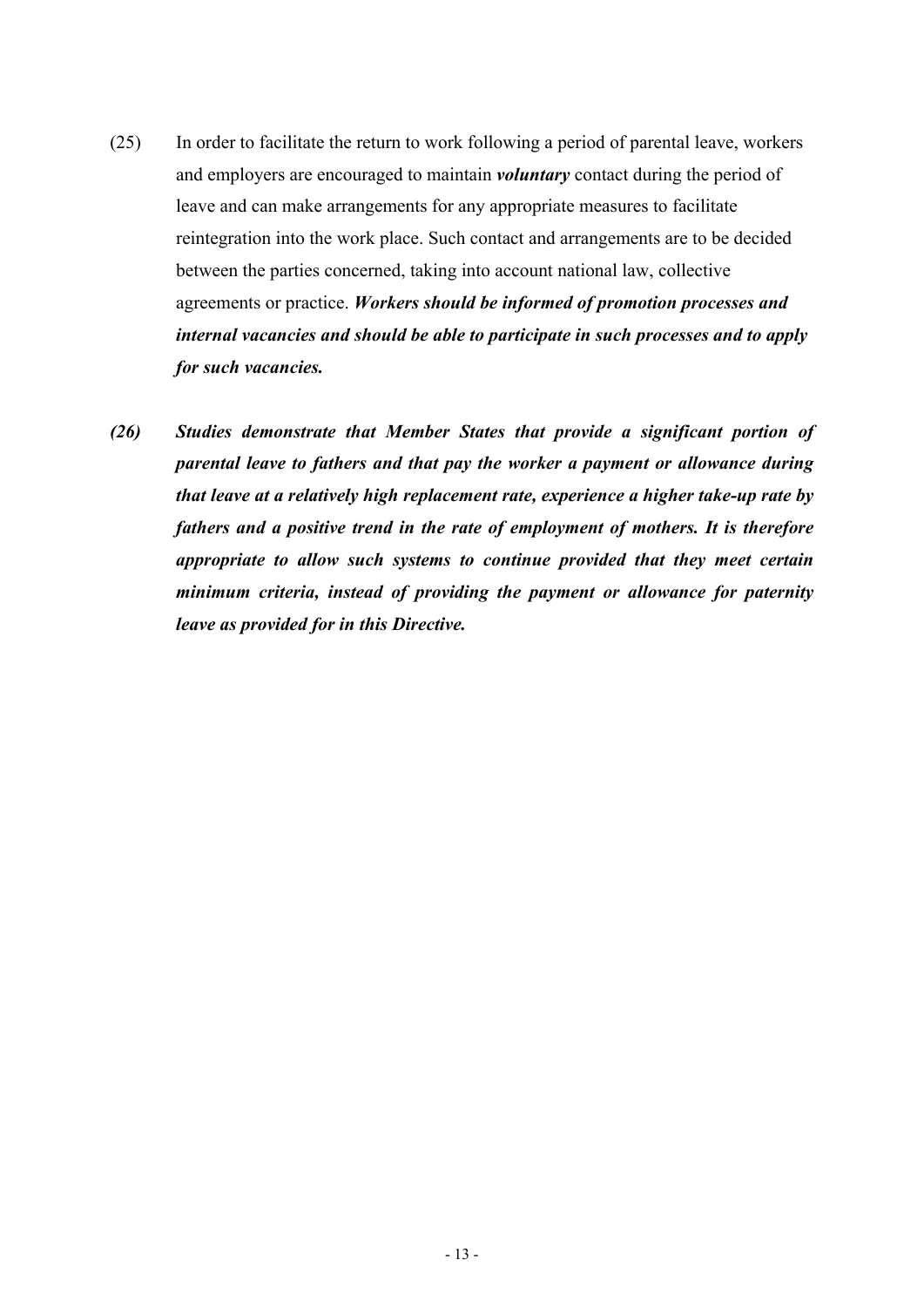(27) In order to provide men and women with caring responsibilities with greater opportunities to remain in the *workforce, each worker should have the right to carers' leave of five working days per year.* Member *States may decide that such leave can be taken in periods of one or more working days per case. In order to take account of divergent national systems, Member States should be able to allocate carers' leave on the basis of a period* other *than a year, by reference to the person* in need of care *or support, or by case. A continued rise in care needs is predicted, because of an ageing population and, consequentially, the concomitant increase in the prevalence of age-related impairments. The rise in care needs should be taken into account by Member States when they develop their care policies, including with regard to* carers' leave*. Member States are encouraged to make the right to carers' leave available with regard to additional relatives, such as grandparents and siblings. Member States can require prior medical certification* of the need for significant care or support for a serious *medical reason*.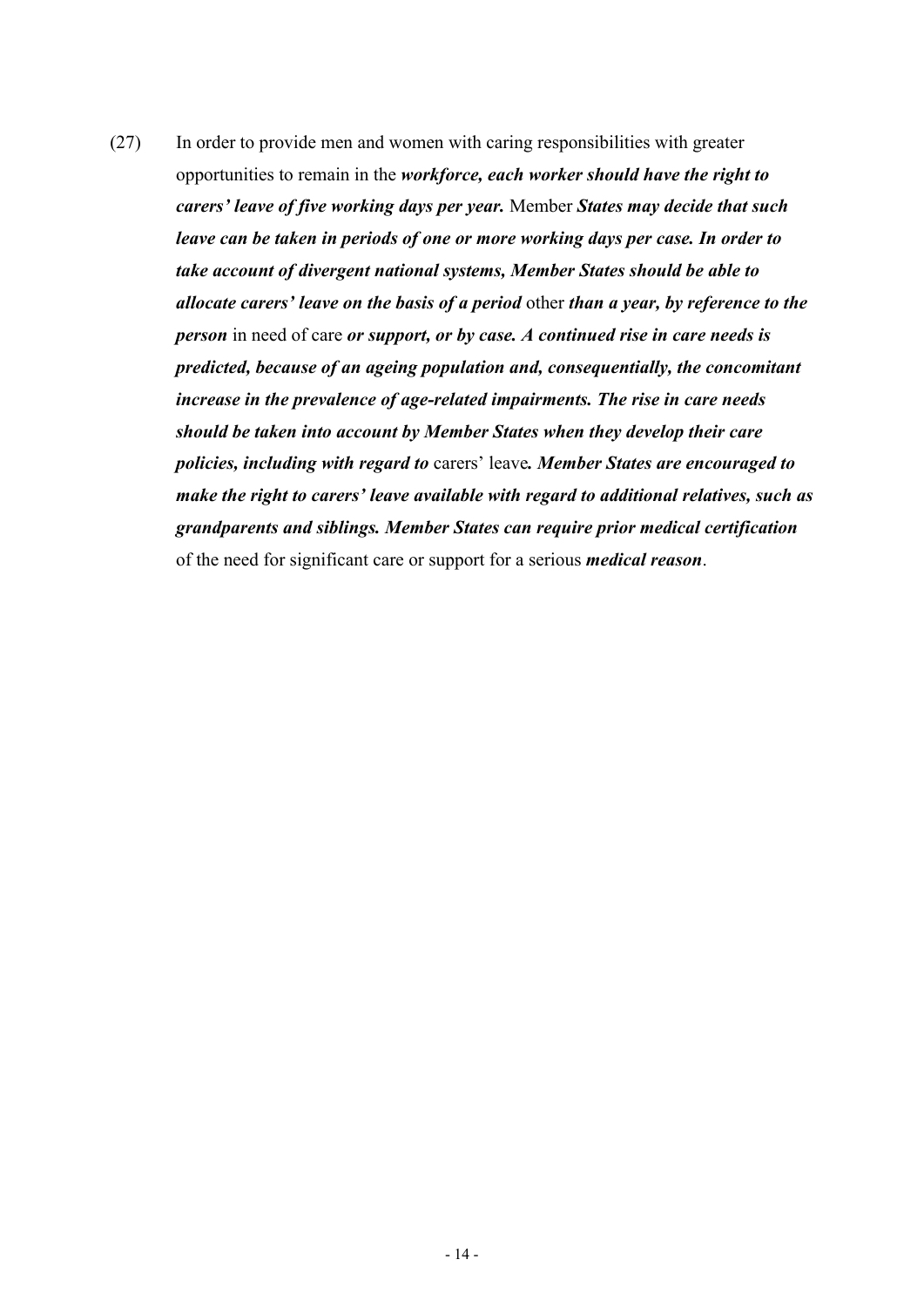- (28) In addition to the right to carers' leave provided for in this Directive, all workers should retain their right to take time off from work *without the loss of employment rights that have been acquired or that are in the process of being acquired,* on the grounds of force majeure for urgent and unexpected family reasons, *as* provided for in Directive 2010/18/EU, in accordance with the conditions established by the Member States.
- (29) To increase incentives to workers who are parents ▌, and to men in particular, to take the periods of leave provided for in this Directive, ▌workers should be provided with a right to an adequate allowance while on leave.
- (30) *Member States should therefore set a* level for the *payment or allowance* with respect to *the minimum period of paternity leave that is* at least equivalent to *the level of national sick pay. Since granting rights to paternity and maternity leave pursue similar objectives, namely creating a bond between the parent and the child, Member States are encouraged to provide for a payment or an allowance for paternity leave that is equal to the payment or allowance provided for maternity leave at national level.*
- *(31) Member States should set the payment or allowance for the minimum nontransferable period of parental* leave *guaranteed under this Directive at an adequate level. When setting the level of the payment or allowance provided for the minimum non-transferable period of parental leave,* Member States should take into account *that the take-up of parental leave often results in a loss of income for the family and that first earners in a family are able to make use of their right to parental leave only if it is sufficiently well remunerated, with a view to allowing for a decent living standard.*
- *(32) Although Member States are free to decide whether to provide a payment or an allowance for carers' leave, they are encouraged to introduce such a payment or an allowance in order to guarantee the effective take-up of the right by carers, in particular by men*.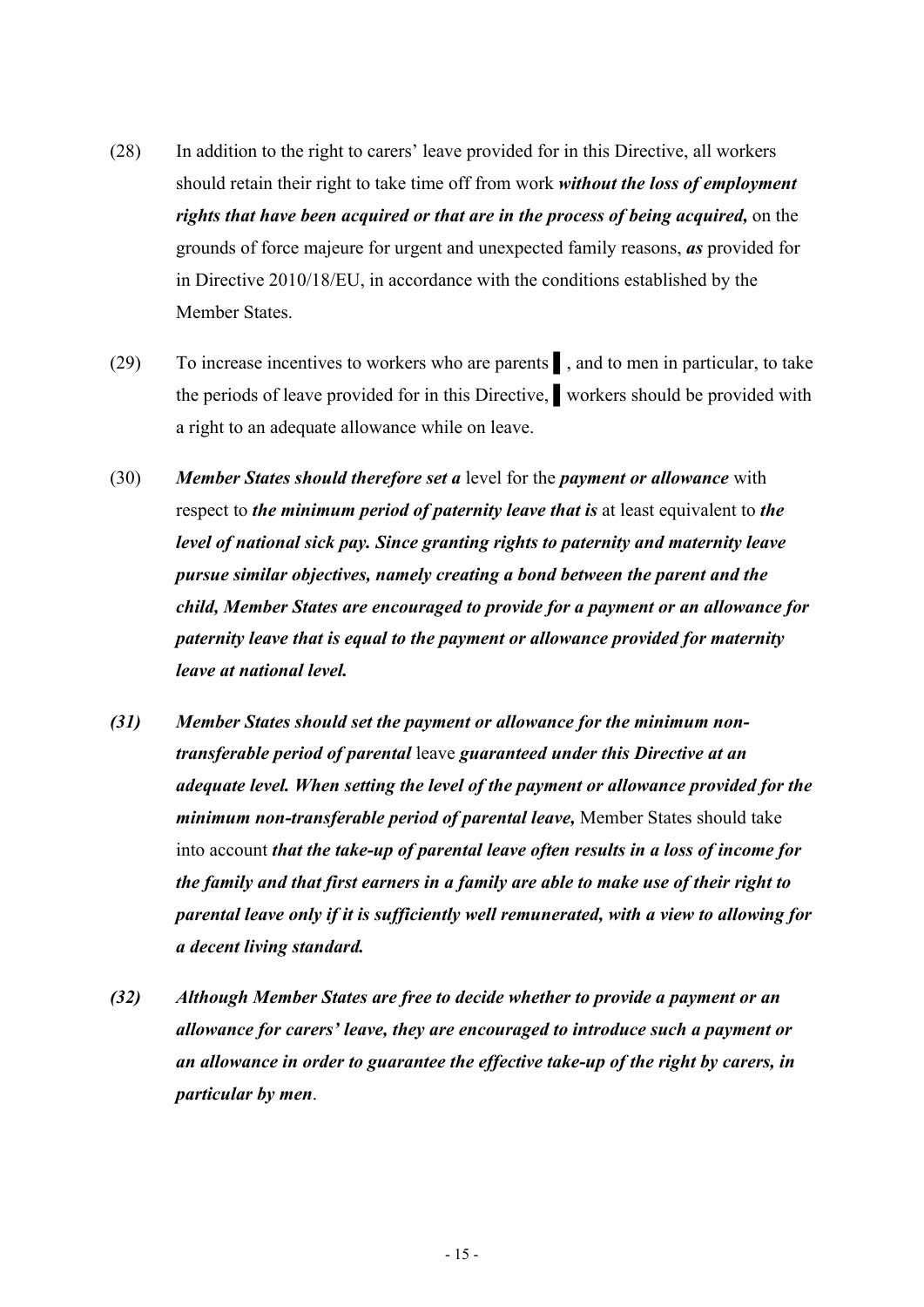*(33) This Directive is without prejudice to the coordination of social security systems under Regulations (EC) No 883/2004<sup>1</sup> and (EU) No 1231/2010<sup>2</sup> of the European Parliament and of the Council and Council Regulation (EC) No 859/2003<sup>3</sup> . The Member State competent for the social security of a worker is determined by those Regulations.*

<sup>1</sup>  *Regulation (EC) No 883/2004 of the European Parliament and of the Council of 29 April 2004 on the coordination of social security systems (OJ L 166, 30.4.2004, p. 1).*

<sup>2</sup>  *Regulation (EU) No 1231/2010 of the European Parliament and of the Council of 24 November 2010 extending Regulation (EC) No 883/2004 and Regulation (EC) No 987/2009 to nationals of third countries who are not already covered by these Regulations solely on the ground of their nationality (OJ L 344, 29.12.2010, p. 1).*

<sup>3</sup>  *Council Regulation (EC) No 859/2003 of 14 May 2003 extending the provisions of Regulation (EEC) No 1408/71 and Regulation (EEC) No 574/72 to nationals of third countries who are not already covered by those provisions solely on the ground of their nationality (OJ L 124, 20.5.2003, p. 1).*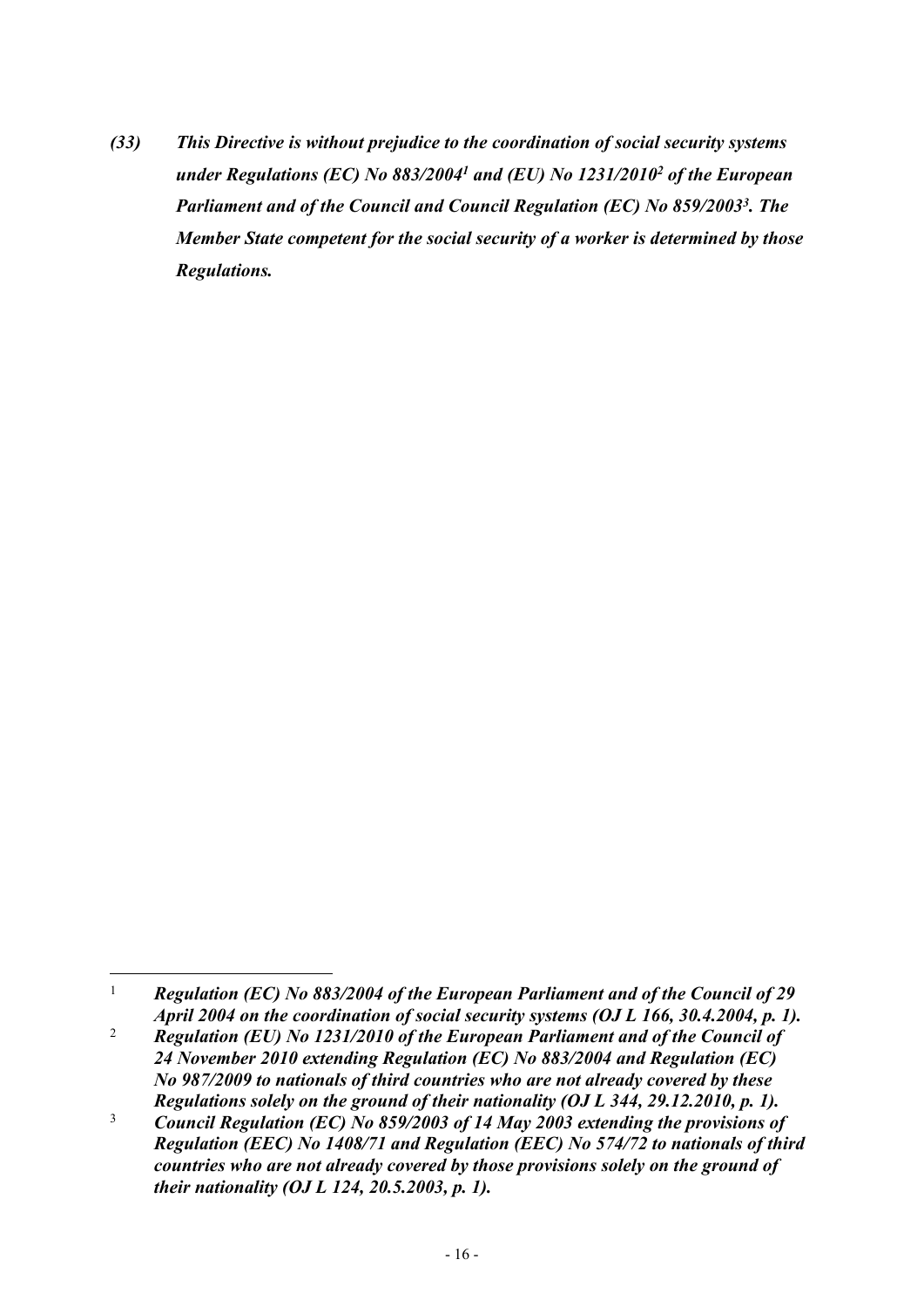(34) In order to encourage workers who are parents, and carers to remain in the work force, such workers should be able to adapt their working schedules to their personal needs and preferences. *To that end and with a focus on workers' needs, they have the right* to request flexible working arrangements for the purpose of ■ adjusting their working patterns, including*, where possible,* through the use of remote working arrangements, flexible working schedules, or a reduction in working hours, for the purposes of providing care.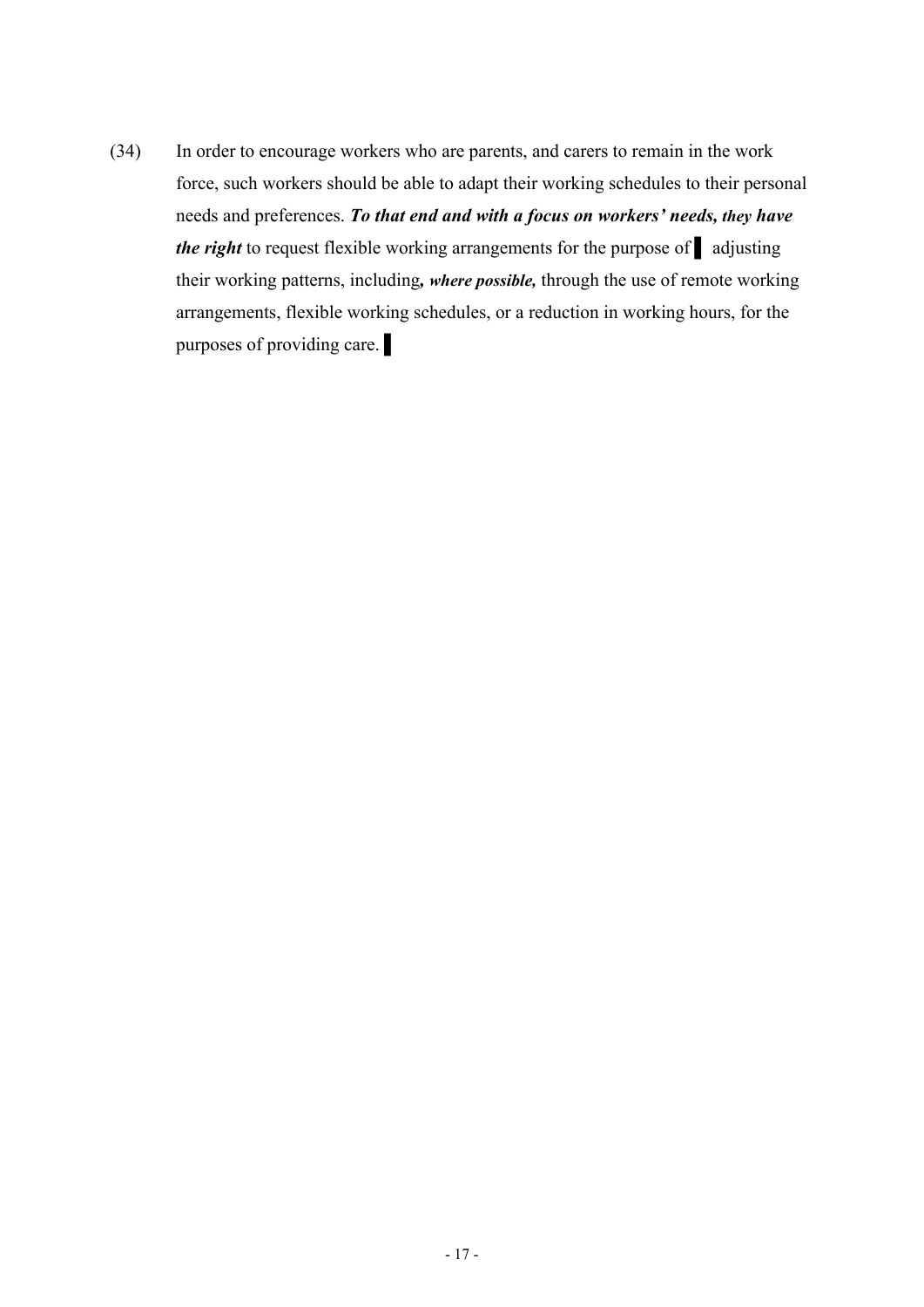- *(35) In order to address the needs of both workers and employers, it should be possible for Member States to limit the duration of flexible working arrangements, including any reduction in working hours or any remote working arrangements. While working part-time has been shown to be useful in allowing some women to remain in the labour market after having children or caring for relatives with care or support needs, long periods of reduced working hours can lead to lower social security contributions and thus reduced or non-existing pension entitlements.*
- *(36) When considering requests for flexible working arrangements, employers should be able to take into account, inter alia, the duration of the flexible working arrangements requested and the employers' resources and operational capacity to offer such arrangements. The employer should be able to decide whether to accept or refuse a worker's request for flexible working arrangements. Specific circumstances underlying the need for flexible working arrangements can change. Workers should therefore have the right not only to return to their original working pattern at the end of a mutually agreed period, but should also be able to request to do so earlier where required on the basis of a change in the underlying circumstances.*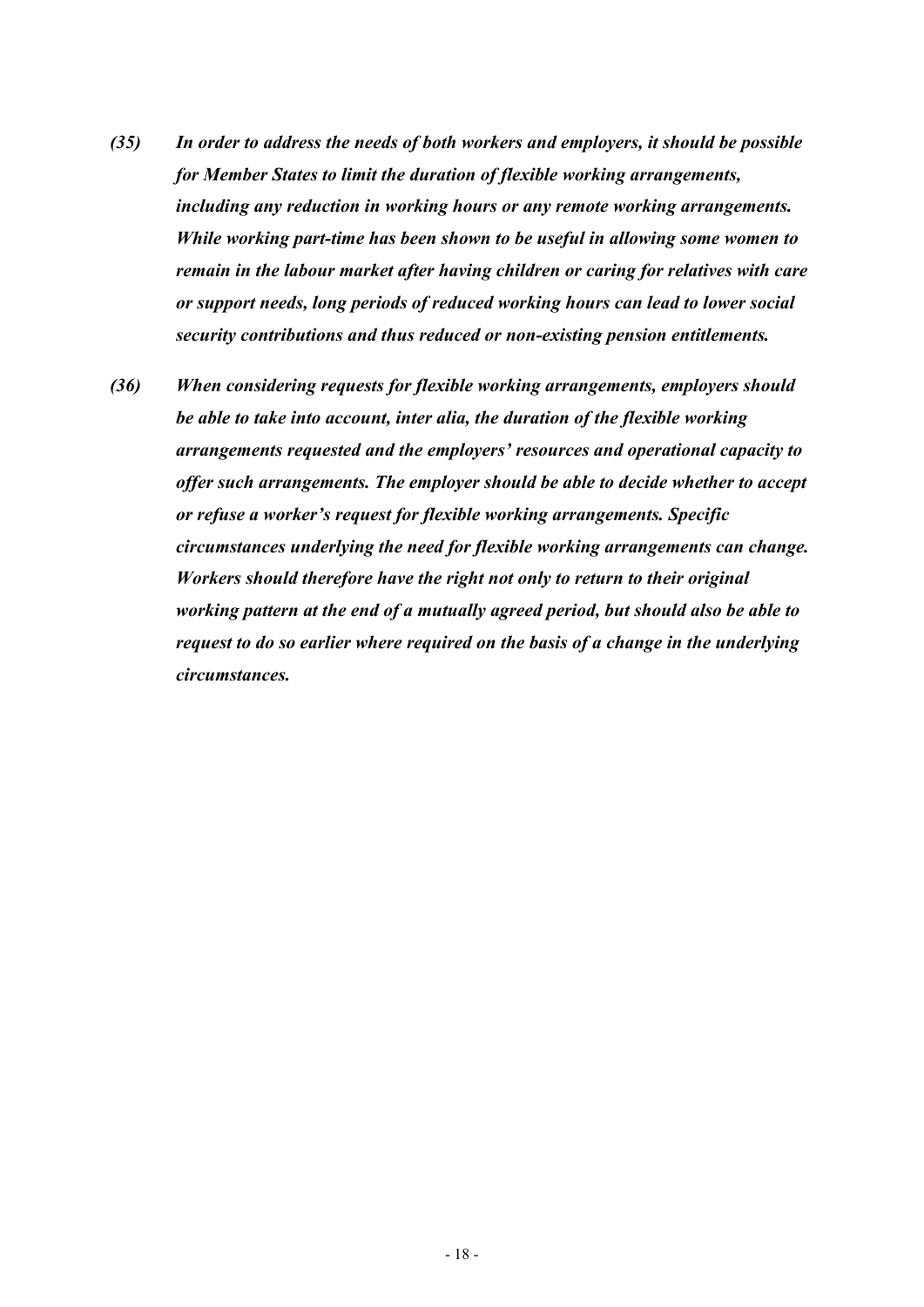- *(37) Notwithstanding the requirement to assess whether the conditions of access to and the detailed arrangements for parental leave should be adapted to the specific needs of parents in particularly disadvantaged situations, Member States are encouraged to assess whether conditions for access to, and the detailed arrangements for, exercising the right to paternity leave, carers' leave and flexible working arrangements should be adapted to particular needs, such as of those of single parents, adoptive parents, parents with a disability, parents of children with a disability or a long-term illness, or parents in particular circumstances, such as those related to multiple births and premature births.*
- (38) Leave arrangements are intended to support workers who are parents, and carers during a specific period of time, and aim to maintain and promote the workers' continued attachment to the labour market. It is therefore appropriate to make express provision for the protection of the employment rights of workers who take the types of leave covered by this Directive. In particular, this Directive protects the right of workers to return to the same or to an an equivalent post after taking such leave and the right not to be subject to any detriment in the terms and conditions of their contract of employment or employment relationship as a result of taking such leave. Workers should retain their entitlement to relevant rights that are already acquired, or that are in the process of being acquired, until the end of such leave.
- (39) *As provided for in* Directive 2010/18/EU*,* Member States are required to define the status of the employment contract or employment relationship for the period of parental leave. *According to* the case-law of the Court of Justice, the employment relationship between the worker and the employer is maintained during the period of leave and, as a result, the beneficiary of such leave remains, during that period, a worker for the purposes of Union law. When defining the status of *the* employment contract or employment relationship during the period of the types of leave covered by this Directive, including with regard to the entitlement to social security, the Member States should therefore ensure that the employment relationship is maintained.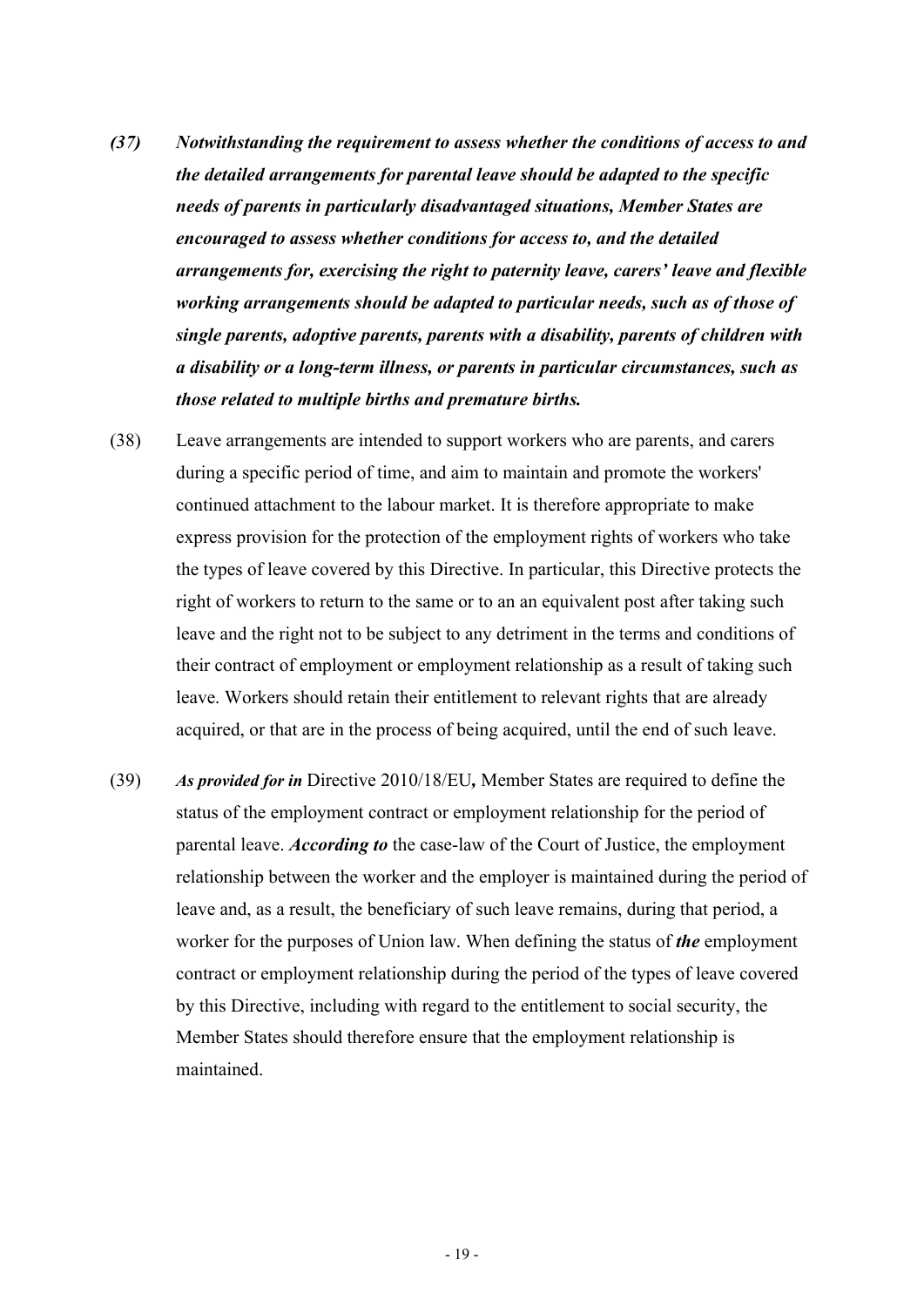- (40) Workers who exercise their right to take leave or to request flexible working arrangements as provided for in this Directive should be protected against discrimination or any less favourable treatment on that ground.
- (41) Workers who exercise their right to take leave or to request flexible working arrangements as provided for in this Directive should enjoy protection from dismissal and any *preparatory steps* for a possible dismissal on the grounds that they have applied for, or have taken, such leave or that they have exercised their right to request such flexible working arrangements *in accordance with the case law of the Court of Justice, including its judgement in Case C-460/06<sup>1</sup> .* Workers *who* consider that they have been dismissed on the basis that they have exercised such rights should be able to ask the employer to provide duly substantiated grounds for the dismissal. Where a *worker has applied for, or has taken, paternity leave, parental leave or carers' leave as referred to in this Directive, the employer should provide the grounds for dismissal in writing.*
- (42) The burden of proving that there has been no dismissal on the grounds that workers have applied for, or have taken, paternity leave, parental leave or carers' leave as referred to in this Directive ▌should be on the employer where a worker has established, before a court or another competent authority, facts capable of giving rise to a presumption that the worker has been dismissed on such grounds.

<sup>1</sup> Judgment of the Court of Justice of 11 October 2007, *Nadine Paquay v Société d'architectes Hoet + Minne SPRL*, C-460/06, ECLI:EU:C:2007:601*.*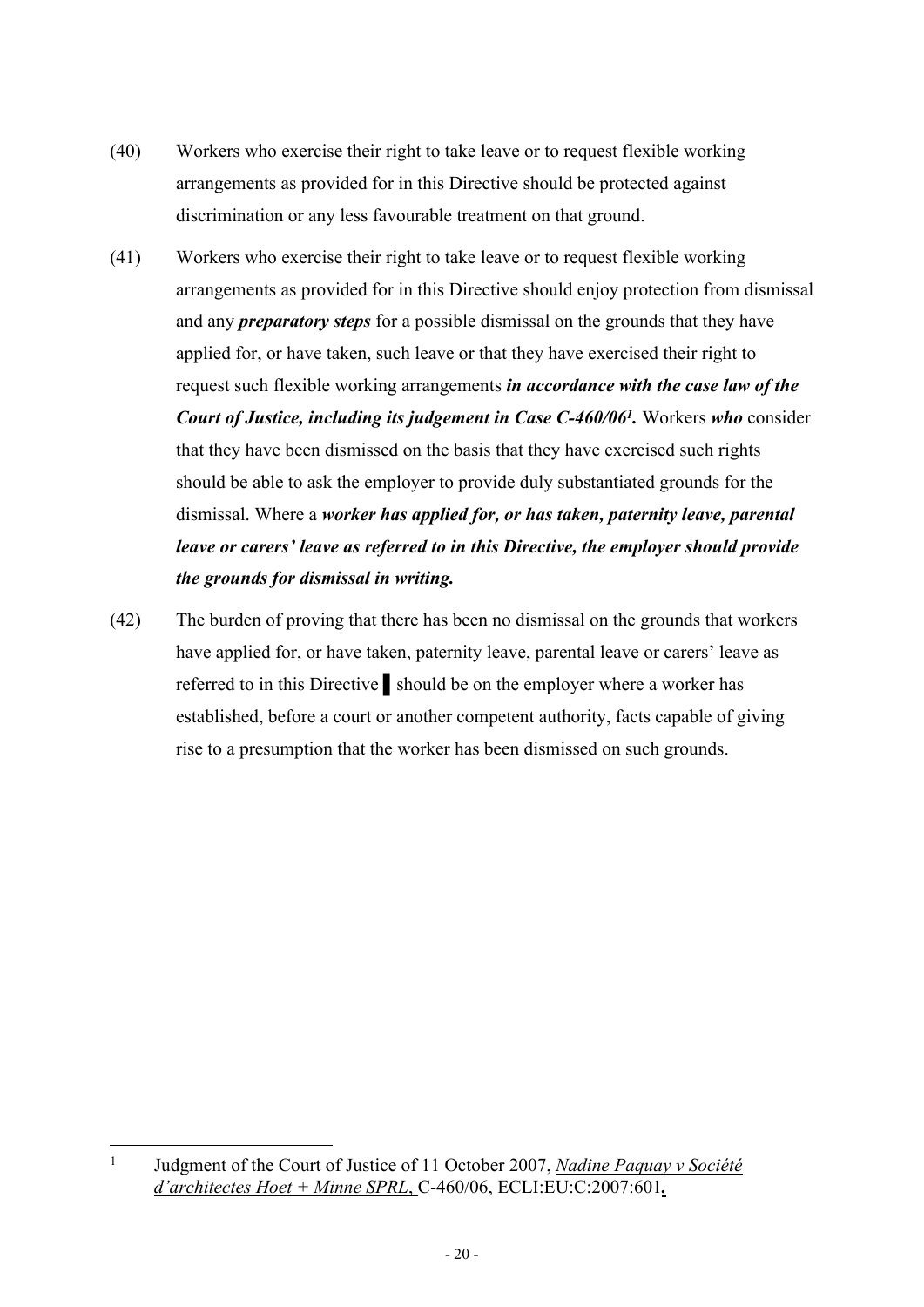- (43) Member States should provide for effective, proportionate and dissuasive penalties in the event of infringements of national provisions adopted pursuant to this Directive or national provisions that are already in force on the date of entry into force of this Directive and that relate to the rights which are within its scope. Such p*enalties can include administrative and financial penalties, such as fines or the payment of compensation, as well as other types of penalties.*
- *(44)* The effective implementation of the principle*s* of equal treatment *and equal opportunities* requires the adequate judicial protection of workers against adverse treatment or adverse consequences resulting from a complaint or from proceedings relating to the rights under this Directive. It is possible that victims are deterred from exercising their rights on account of the risk of retaliation and therefore should be protected from any adverse treatment where they exercise their rights provided for in this Directive. Such protection is particularly relevant as regards the representatives of workers in the exercise of their functions.
- (45) With a view to further improving the level of protection of the rights provided for in this Directive, national equality bodies should ▌be competent in regard to issues *relating to discrimination that fall within the scope of this Directive, including the task of providing independent assistance to victims of discrimination in pursuing their complaints*.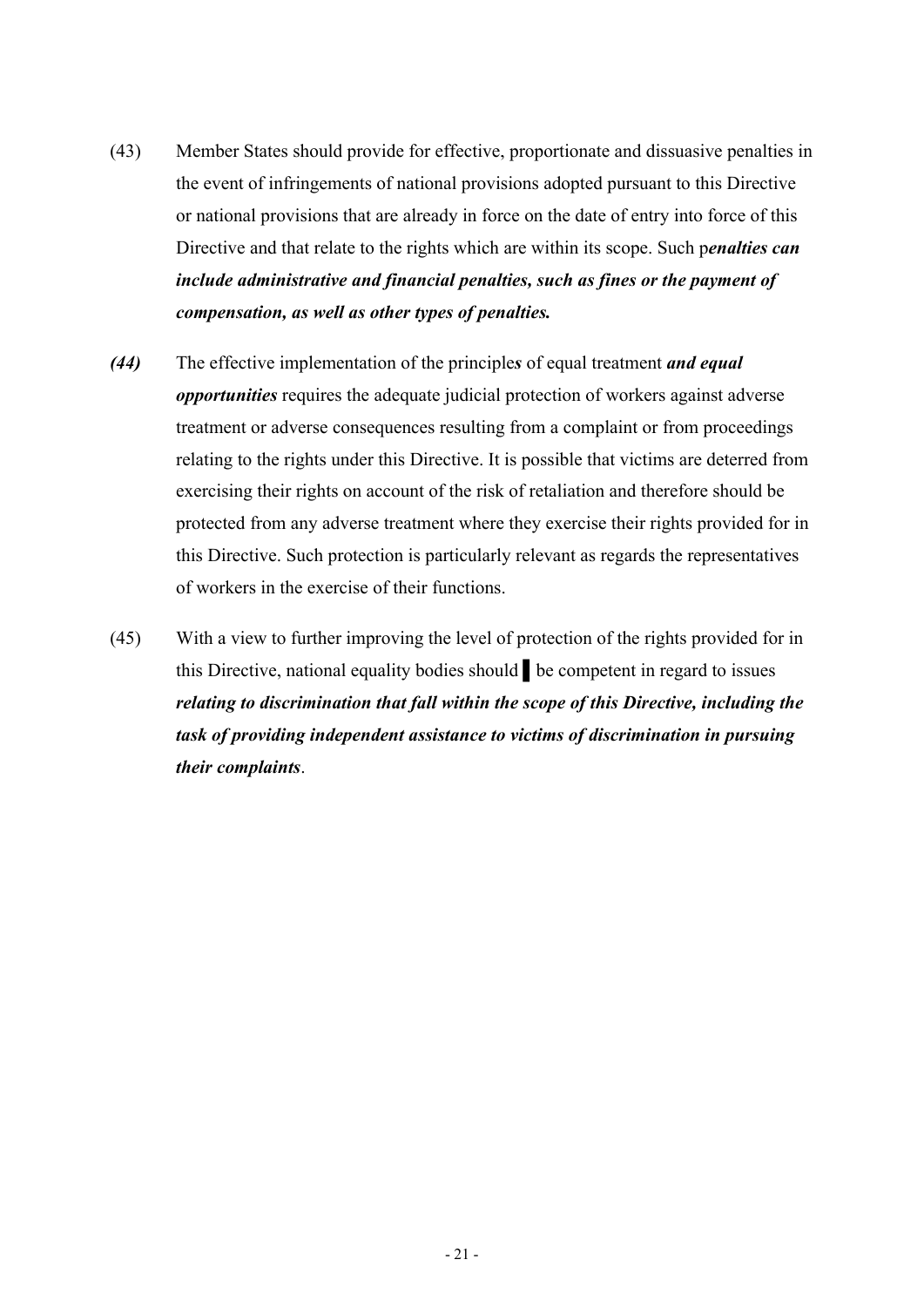- (46) This Directive lays down minimum requirements, thus giving the Member States the option of introducing or maintaining provisions that are more favourable to workers. *Allowing one parent to transfer to the other parent more than two months out of the four months of parental leave provided for in this Directive does not constitute a provision that is more favourable to the worker than the minimum provisions laid down in this Directive.* Rights that are already acquired on the date of entry into force of this Directive should continue to apply unless this Directive provides for more favourable provisions. The implementation of this Directive should neither be used to reduce existing Union law rights, nor constitute valid grounds for reducing the general level of protection provided to workers, in the areas covered by this **Directive**
- (47) In particular, nothing in this Directive should be interpreted as reducing the rights provided for in Directives 2010/18/EU, *92/85/EEC* and 2006/54/EC, including Article 19 of Directive 2006/54/EC.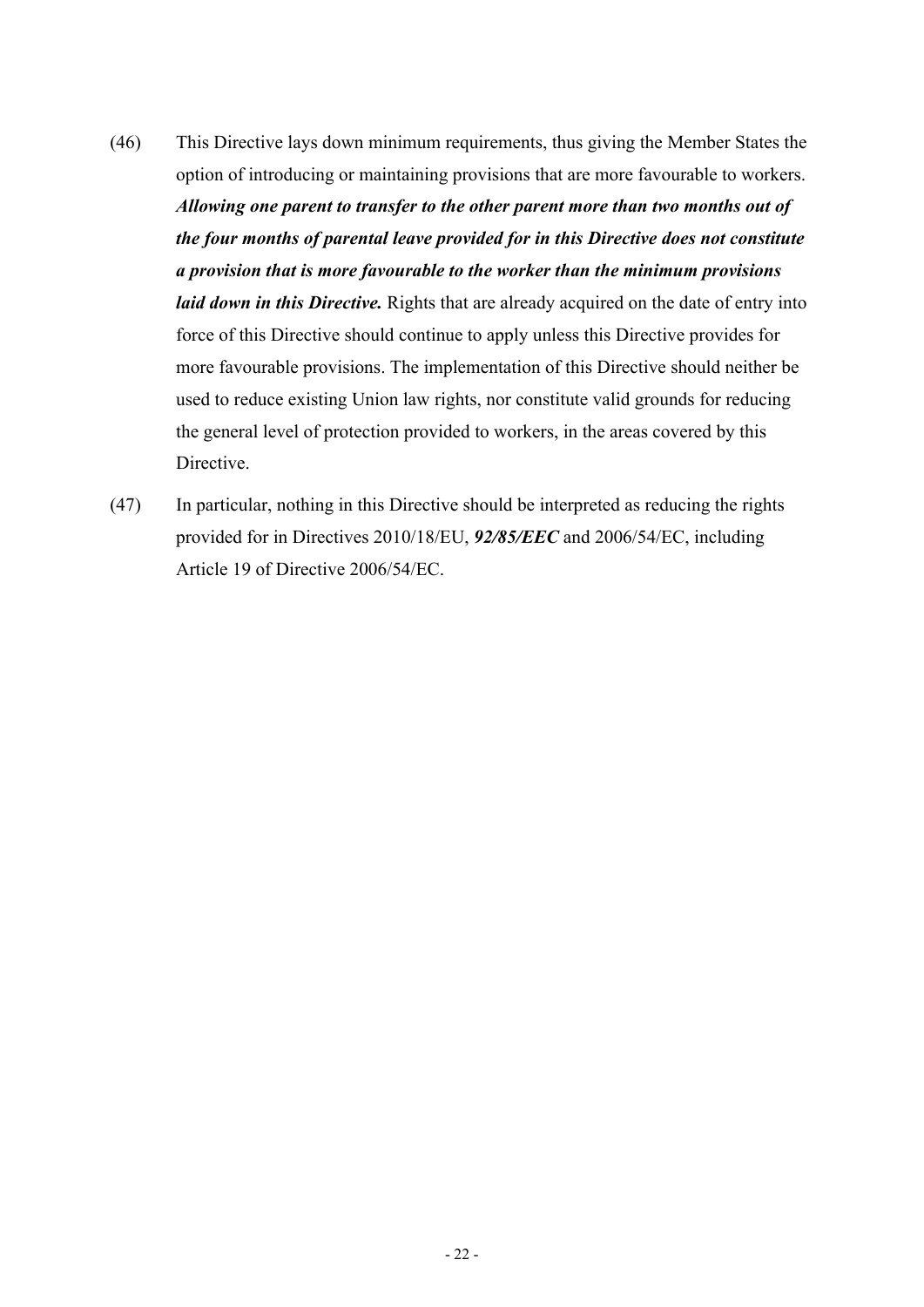- (48) *Micro, small and medium-sized enterprises (SMEs) as defined in the Annex to Commission Recommendation 2003/361/EC<sup>1</sup> , which represent the large majority of enterprises in the Union, can have limited financial, technical and human resources. In implementing this Directive, Member States should strive to* avoid imposing administrative, financial or legal constraints in a manner which would amount to a disincentive to the creation and development of SMEs *or an excessive burden to employers*. Member States are therefore invited to *thoroughly* assess the impact of their implementing measures on SMEs in order to *ensure the equal treatment of all workers,* that SMEs are not disproportionately affected by the measures, with particular focus on microenterprises, and that *any unnecessary* administrative burden is avoided. *Member States are encouraged to provide incentives, guidance and advice to SMEs to assist them in complying with their obligations pursuant to this Directive.*
- *(49) Any kind of family-related time off work, in particular maternity leave, paternity leave, parental leave and carers' leave, that is available under national law or collective agreements should count towards fulfilling the requirements of one or more of the types of leave provided for in this Directive and in Directive 92/85/EEC, provided that the minimum requirements of those directives are fulfilled and that the general level of protection provided to workers in the areas covered by them is not reduced. In implementing this Directive, Member States are not required to rename or otherwise change the different types of family-related leave that are provided for under national law or collective agreements and which count towards compliance with this Directive.*

<sup>1</sup> Commission Recommendation of 6 May 2003 concerning the definition of micro, small and medium-sized enterprises (OJ L 124, 20.5.03, p. 36).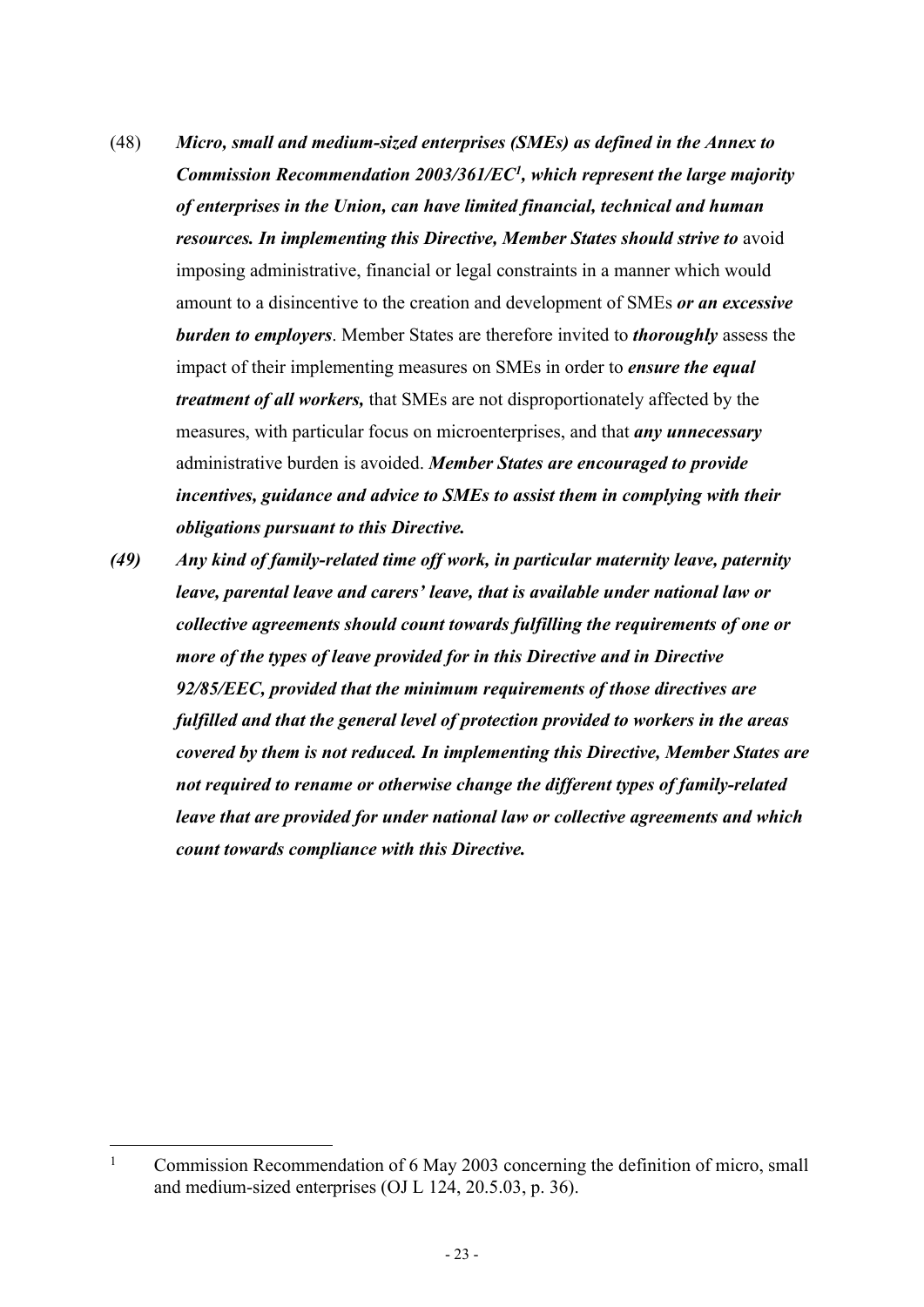- (50) ▌Member States *are encouraged, in accordance with national practice, to promote a social dialogue with the* social partners with *a view to fostering the reconciliation of work and private life, including by promoting work-life balance measures in the workplace, establishing voluntary certification systems, providing vocational training, raising awareness, and carrying out information campaigns. In addition,* Member States *are encouraged to engage in a dialogue with relevant stakeholders, such as non-governmental organisations, local and regional authorities and service providers, in order to promote work-life balance policies in accordance with national law and practice*.
- *(51)* The s*ocial partners should be encouraged to promote voluntary certification systems assessing work-life balance at the workplace.*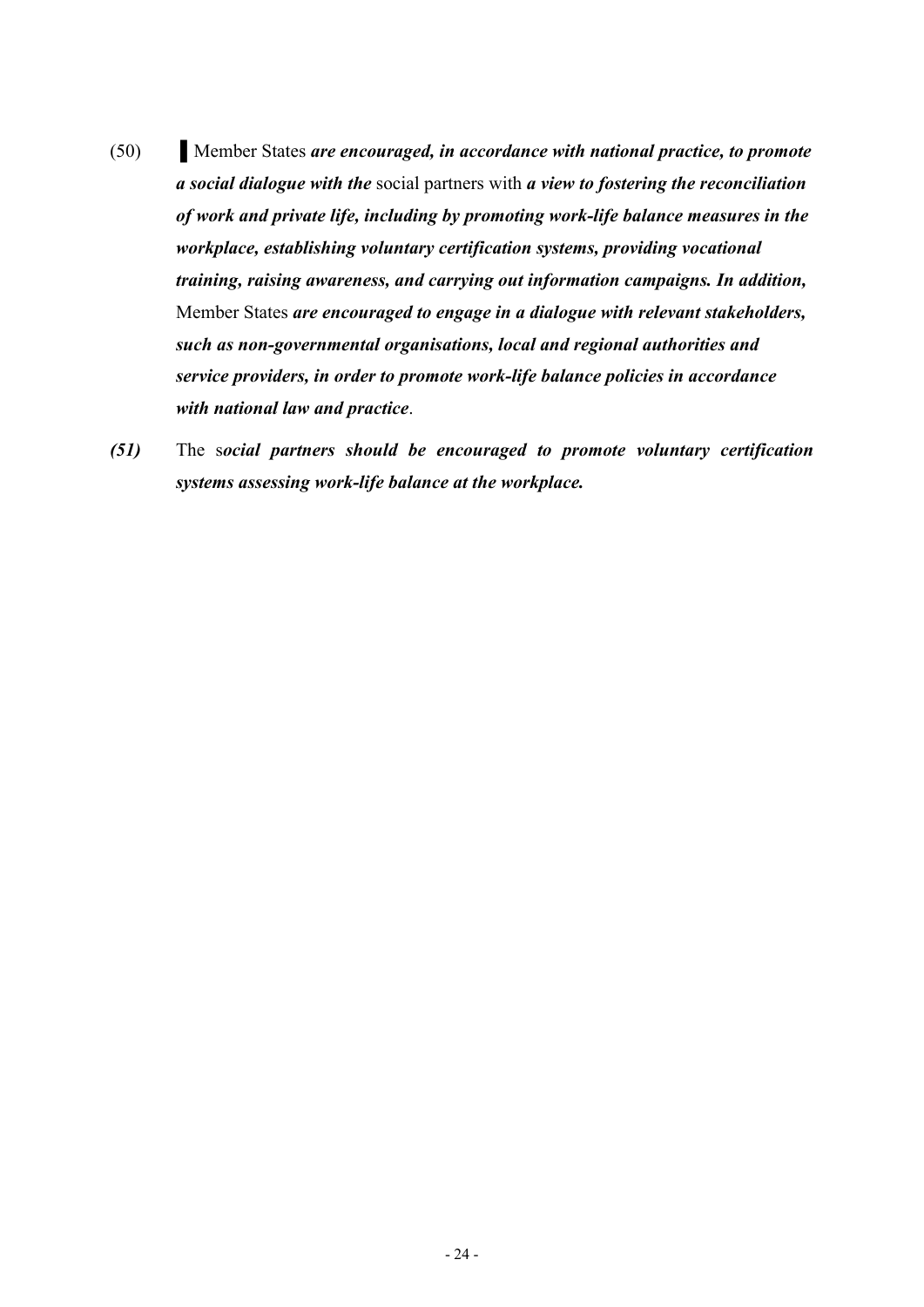(52) Since the objectives of this Directive, namely to ensure the implementation of the principle of equality between men and women with regard to labour market opportunities and treatment at work across the Union, cannot be sufficiently achieved by the Member States, but can rather, by reason of their scale and effects, be better achieved at Union level, the Union may adopt measures, in accordance with the principle of subsidiarity as set out in Article 5 TEU. In accordance with the principle of proportionality, as set out in that Article, this Directive does not go beyond what is necessary in order to achieve those objectives,

# HAVE ADOPTED THIS DIRECTIVE: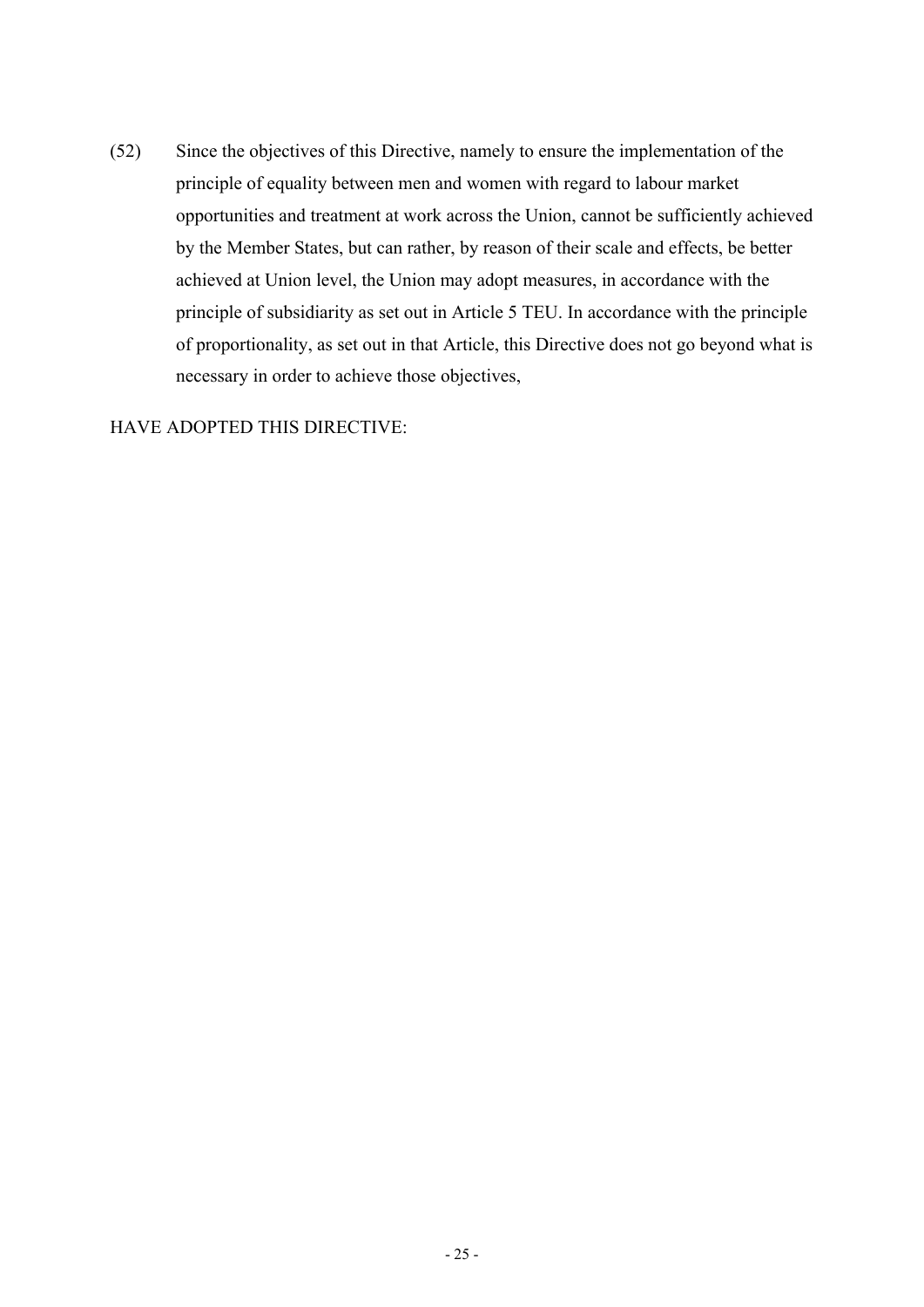## Subject matter

This Directive lays down minimum requirements designed to achieve equality between men and women with regard to labour market opportunities and treatment at work, by facilitating the reconciliation of work and family life for workers who are parents, or carers.

To that end, this Directive provides for individual rights related to *the following*:

(a) paternity leave, parental leave and carers' leave;

(b) flexible working arrangements for workers who are parents, or carers.

# Article 2

# Scope

This Directive applies to all workers, men and women, who have an employment contract or employment relationship *as defined by the law, collective agreements or practice in force in each Member State, taking into account the case-law of the Court of Justice*.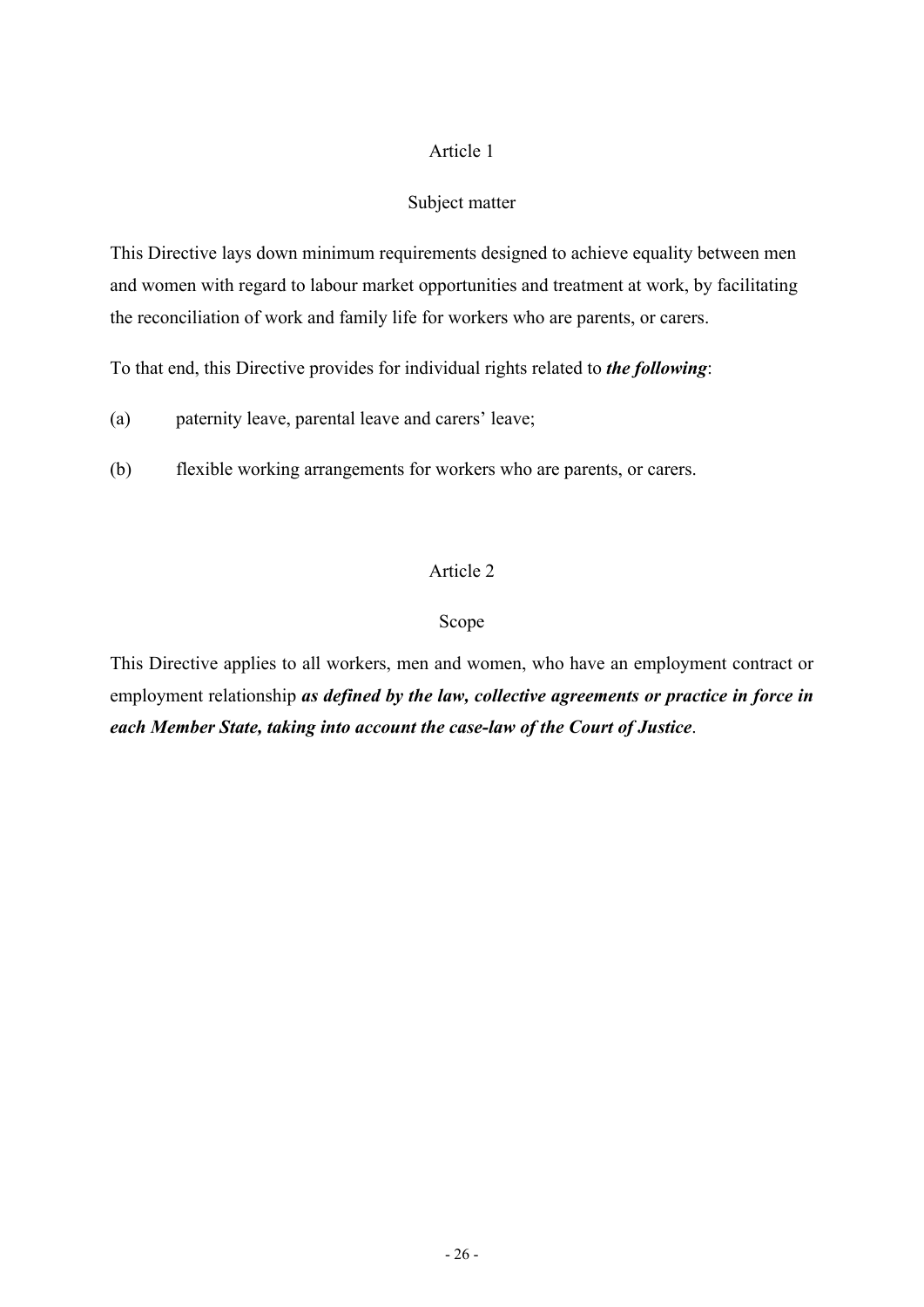# Definitions

- 1. For the purposes of this Directive, the following definitions **Direction** 
	- (a) 'paternity leave' means leave from work for fathers *or, where and in so far as recognised by national law, for equivalent second parents,* on the occasion of the birth of a child for the purposes of providing care;
	- (b) 'parental leave' means leave from work *for parents* on the grounds of the birth or adoption of a child to take care of that child;
	- *(c) 'carers' leave' means leave from work for workers in order to provide personal care or support to a relative, or to a person who lives in the same household as the worker, and who is in need of significant care or support for a serious medical reason, as defined by each Member State;*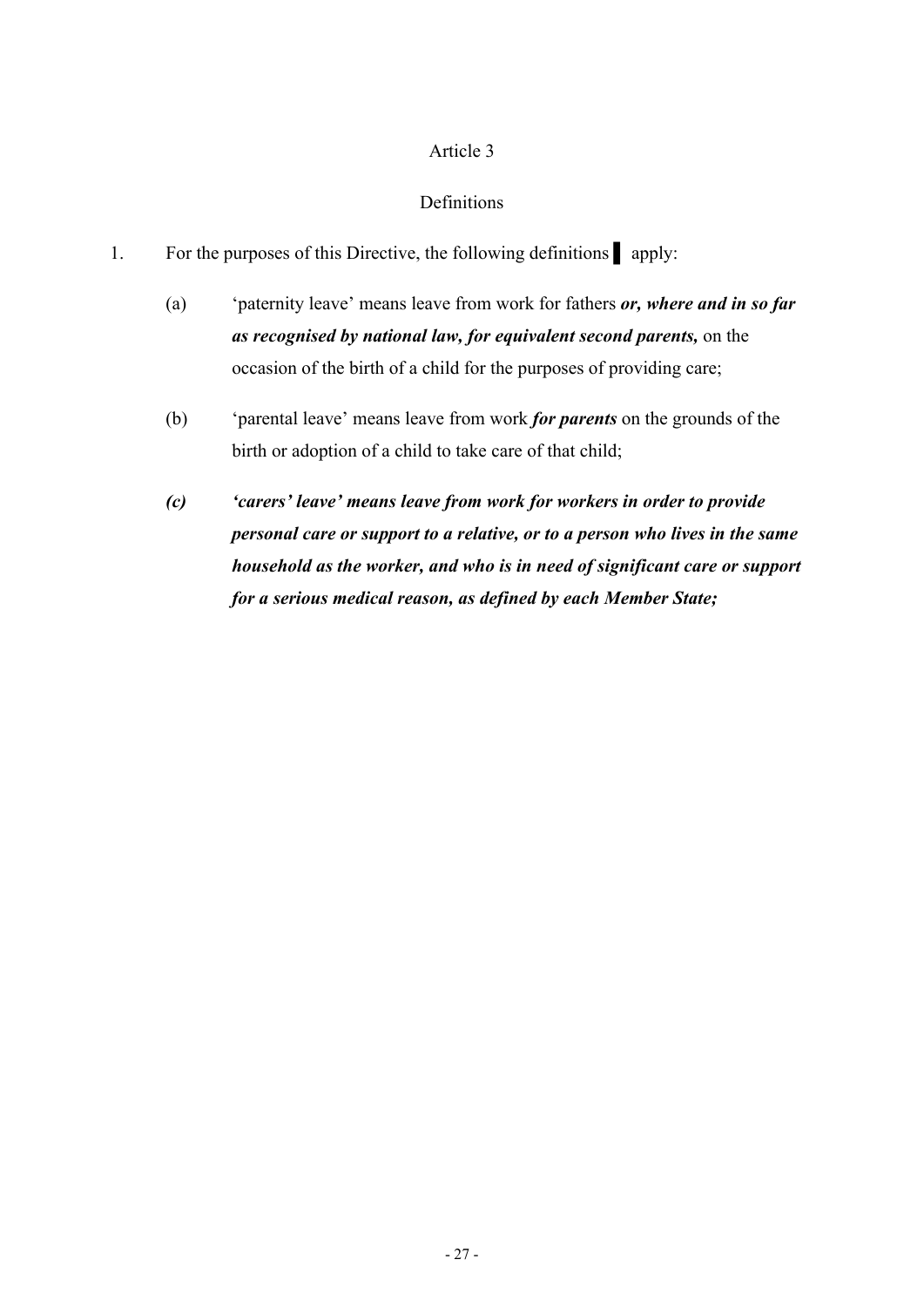- (d) 'carer' means a worker providing personal care or support *to a relative, or to a person who lives in the same household as the worker, and who is in need of significant care or support for a serious medical reason, as defined by each Member State*;
- (e) 'relative' means a worker's son, daughter, mother, father, spouse or, where such partnerships are recognised by national law, partner in civil partnership;
- ▌
- (f) 'flexible working arrangements' means the possibility for workers to adjust their working patterns, including through the use of remote working arrangements, flexible working schedules, or reduced working hours.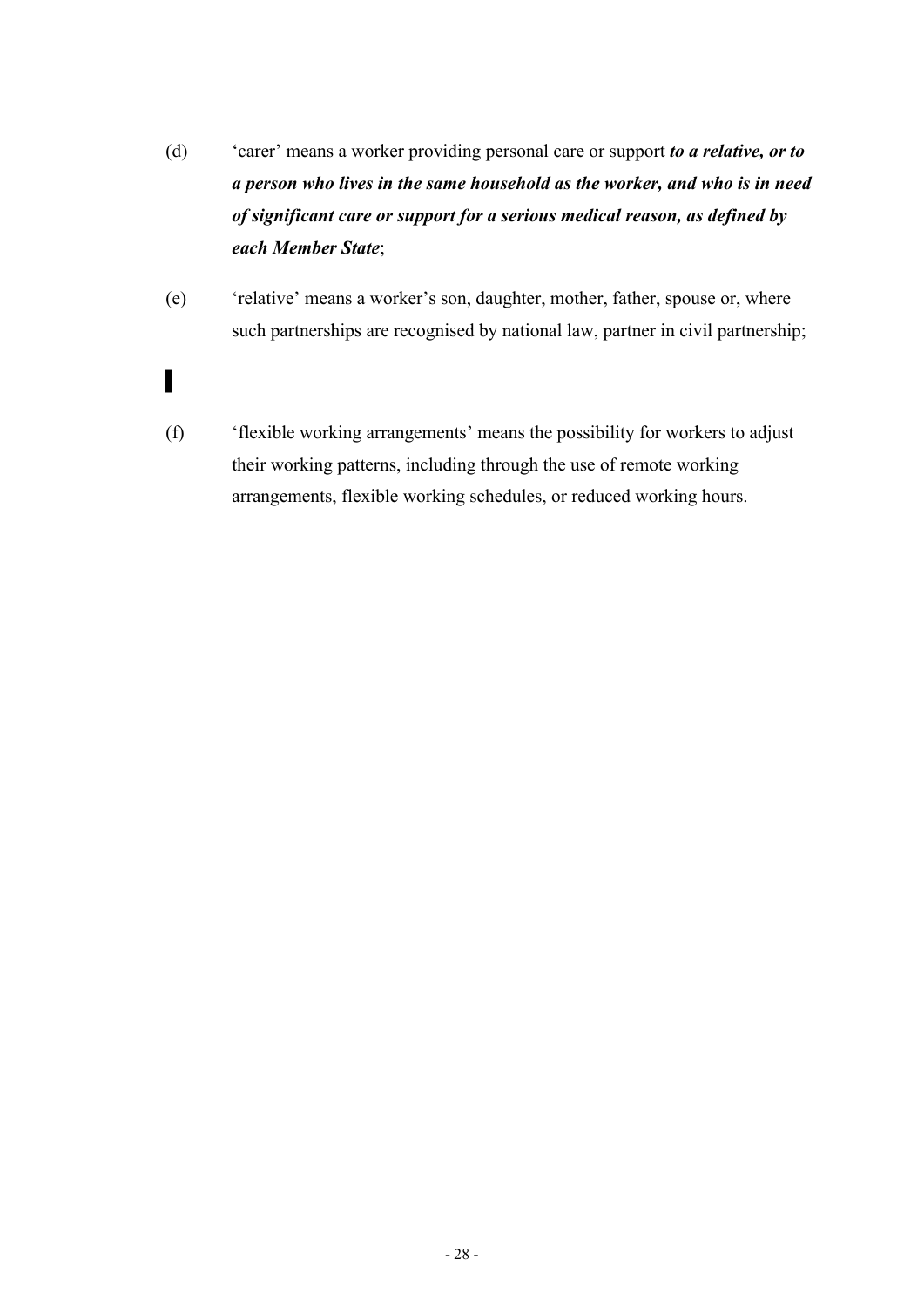2. The reference to working days in Articles 4 and 6 shall be understood as referring to the full-time working pattern, as defined in the Member State in question.

A worker's entitlement to leave may be calculated proportionally to the worker's working time, in accordance with the working pattern specified in the worker's contract of employment or employment relationship.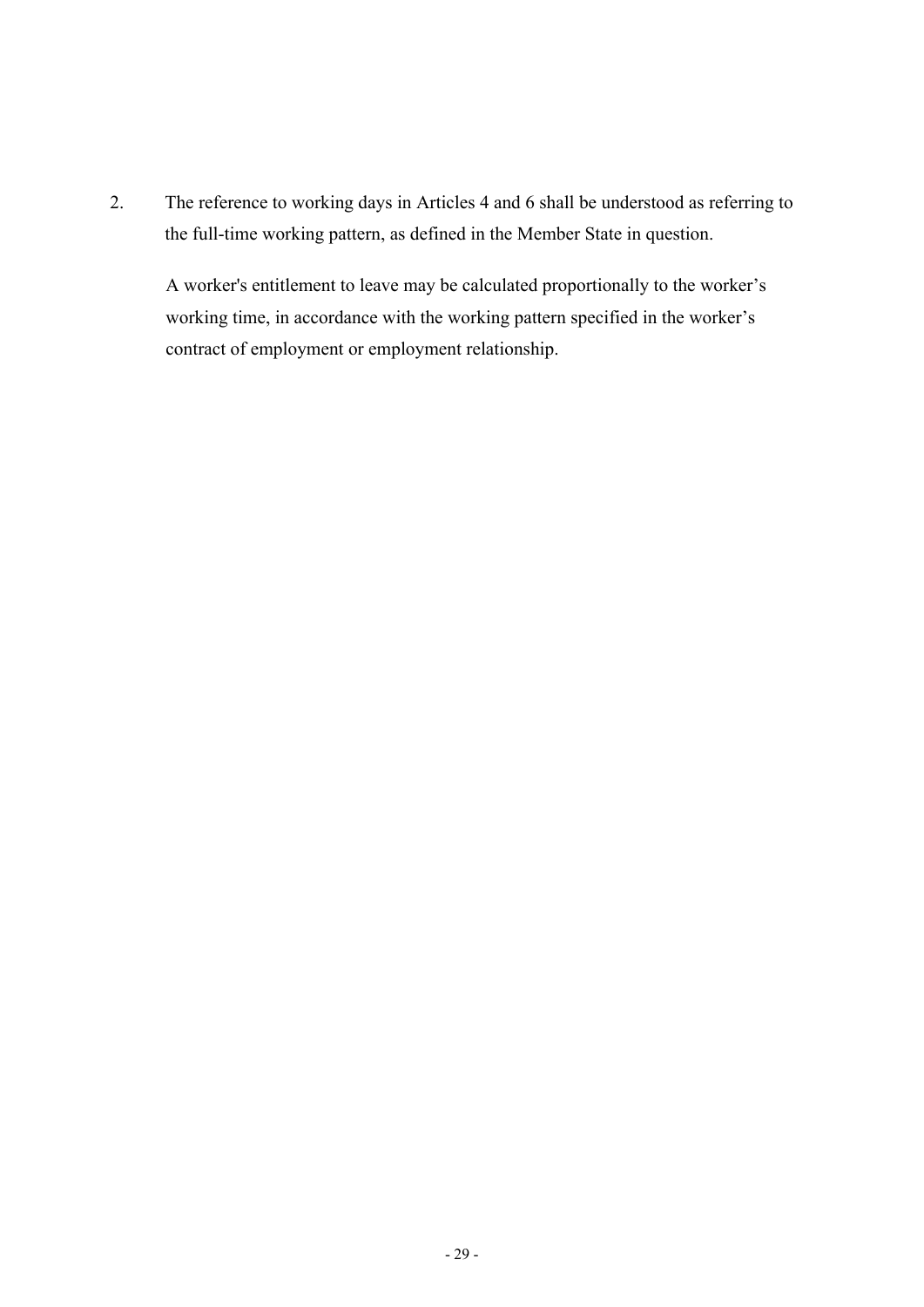# Paternity leave

1. Member States shall take the necessary measures to ensure that fathers *or, where and in so far as recognised by national law, equivalent second parents, have the right to* ▌paternity leave of ▌10 working days that is to *be taken* on the occasion of the birth of *the worker's child. Member States may determine whether to allow paternity leave to be taken partly before or only after the birth of the* child and *whether to allow such leave to be taken in flexible ways*.

# *2. The right to paternity leave shall not be made subject to a period of work qualification or to a length of service qualification.*

3. The right to paternity leave shall be granted irrespective of the worker's marital or family status, as defined by national law.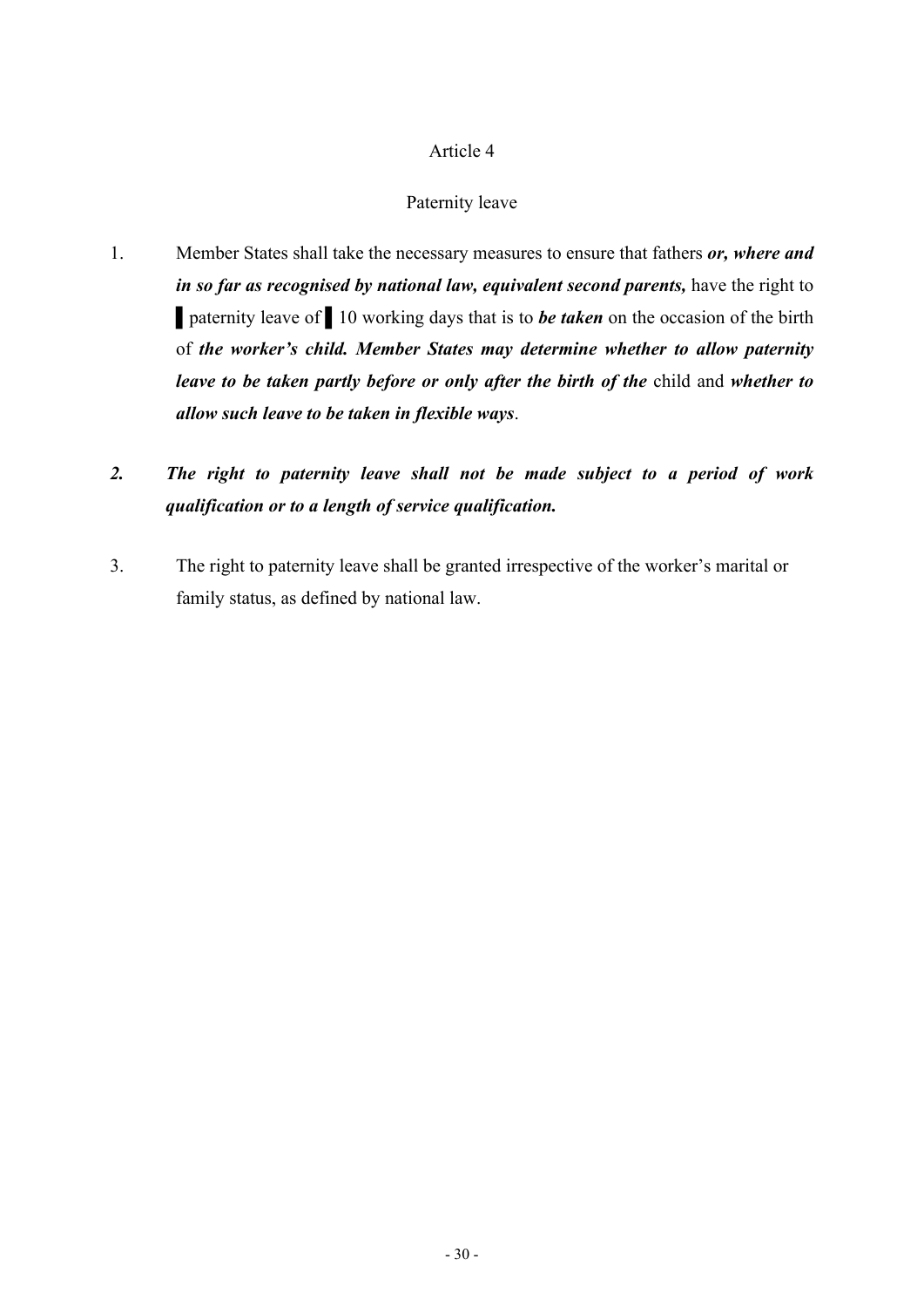### Parental leave

- 1. Member States shall take the necessary measures to ensure that each worker has an individual right to parental leave of *▌*four months that is to be taken before the child reaches a specified age, *up to the age of eight, to be specified by each Member State or by collective agreement. That age* shall be *determined with a view to ensuring that each parent is able to exercise their right to parental leave effectively and on an equal basis*.
- 2. **I**Member States **Shall ensure that** *two* **months of parental leave cannot be** transferred.
- 3. Member States shall establish *a reasonable* period of notice that is to be given by workers to employers where they exercise their right to parental leave. In doing so, Member States shall take into account the needs of both the employers and the workers.

Member States shall ensure that the worker's request for parental leave specifies the intended beginning and end of the period of leave.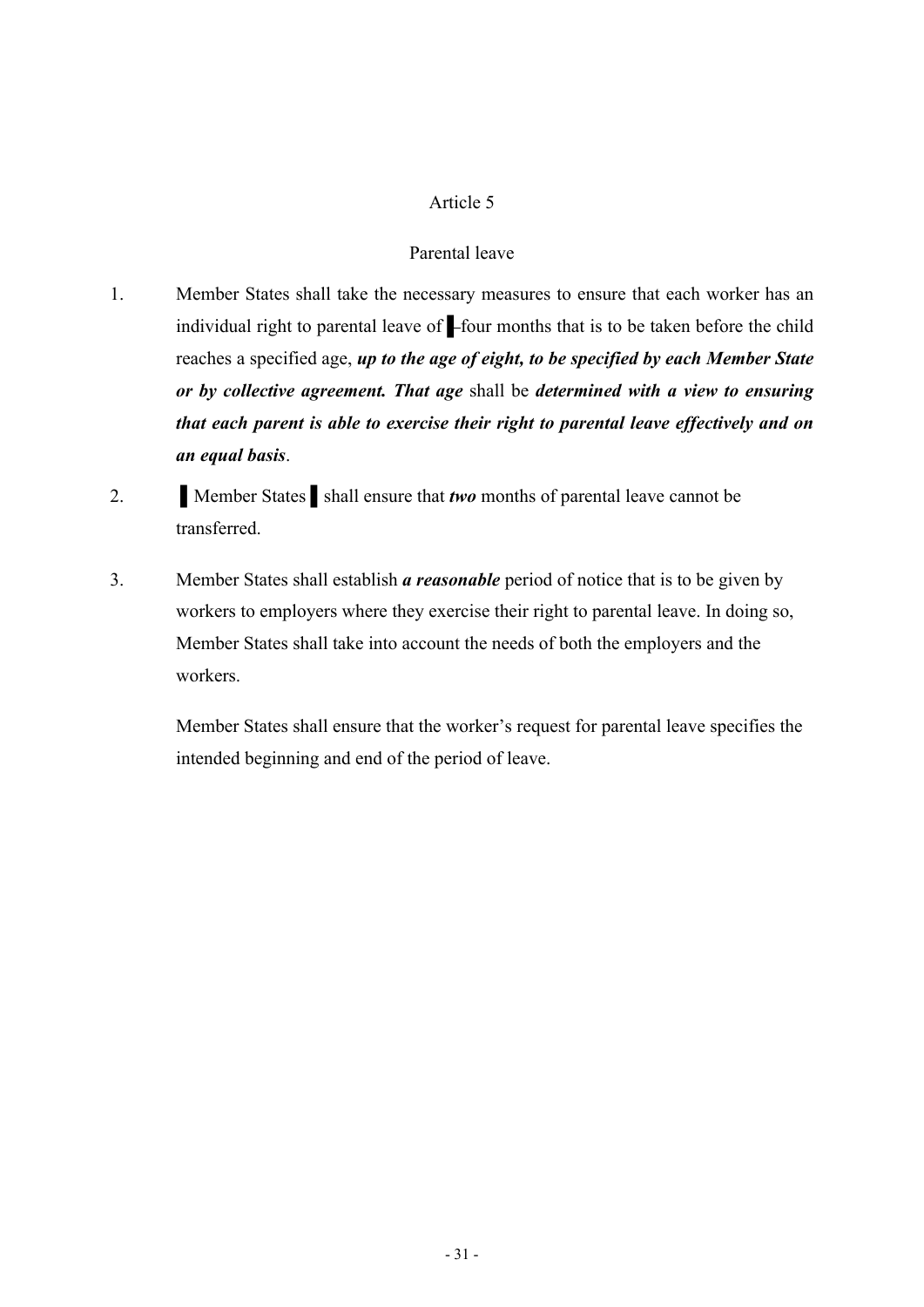- 4. Member States may make the right to parental leave subject to a period of work qualification *or to* a length of service qualification, which shall not exceed one year. In the case of successive fixed-term contracts within the meaning of Council Directive  $1999/70/EC<sup>1</sup>$  with the same employer, the sum of those contracts shall be taken into account for the purpose of calculating the qualifying period.
- 5. Member States may establish the circumstances in which an employer, following consultation in accordance with national law, collective agreements or practice, is allowed to postpone the granting of parental leave for a reasonable period of time on the grounds that the taking of parental leave at the time requested would seriously disrupt the good functioning of the employer. Employers shall provide reasons for such a postponement of parental leave in writing.
- 6. Member States shall take the necessary measures to ensure that workers have the right to request that they take parental leave *in flexible ways. Member States may specify the modalities of application thereof*. The employer shall consider and respond to such requests, taking into account the needs of both the employer and the worker. The employer shall provide reasons for any refusal to accede to such a request in writing *within a reasonable period after the request*.

<sup>1</sup> Council Directive *1999/70/EC* of 28 June 1999 concerning the framework agreement on fixed-term work concluded by ETUC, UNICE and CEEP (OJ L 175, 10.7.1999, p.43).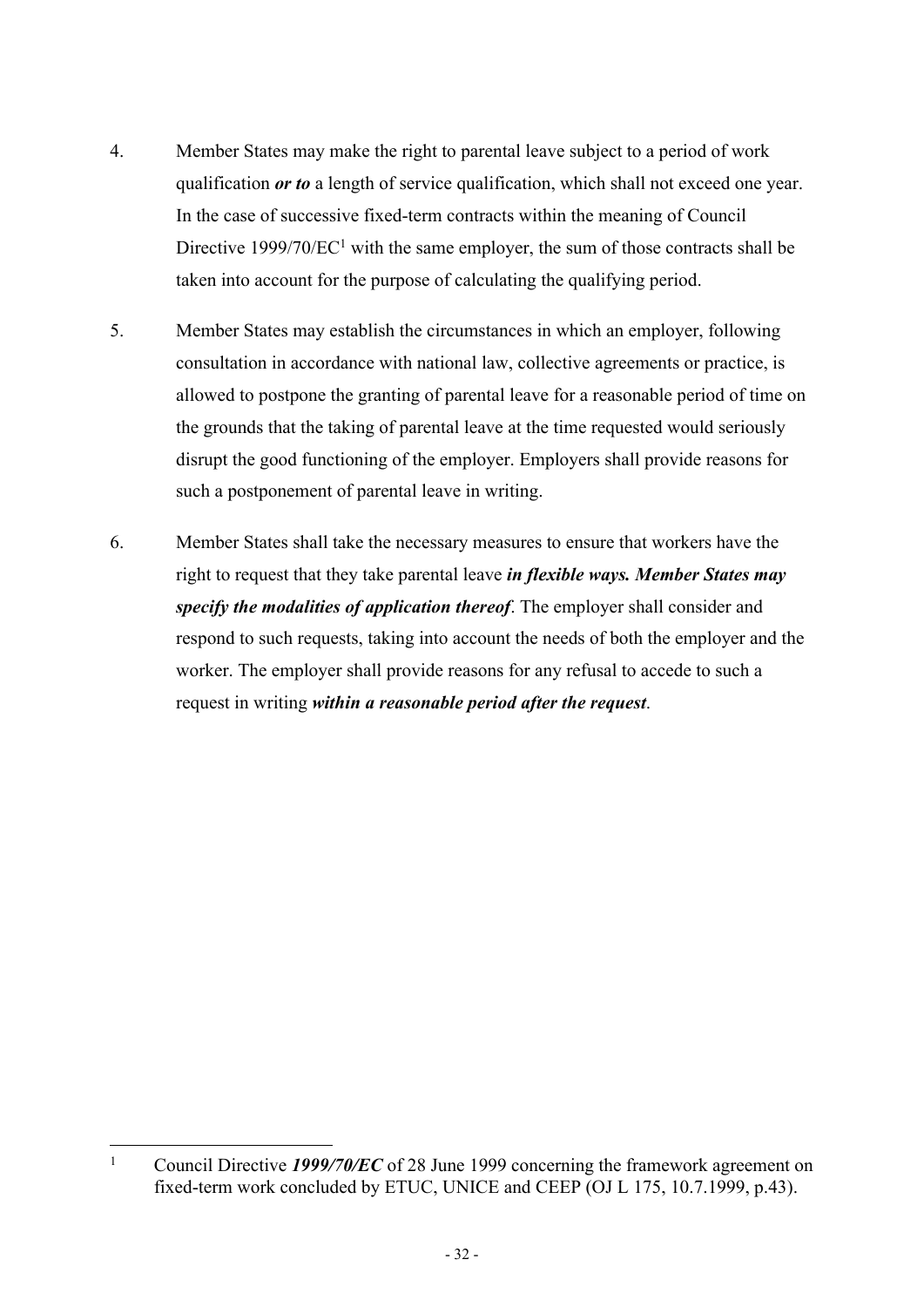- *7*. *Member States shall take the necessary measures to ensure that when considering requests for full-time parental leave, employers shall, prior to any postponement in accordance with paragraph 5, offer, to the extent possible, flexible ways of taking parental leave pursuant to paragraph 6.*
- 8. Member States shall assess the need for the conditions of access to and the detailed arrangements for the application of parental leave to be adapted to the needs of adoptive parents, parents with a disability and parents with children with a disability or a long-term illness.

# Carers' leave

- *1.* Member States shall take the necessary measures to ensure that each worker has the right to carers' leave of ▌five working days per year. Member States may determine a*dditional details regarding the scope and conditions of carers' leave in accordance with national law or practice. The use of that* right may be subject to appropriate substantiation*, in accordance with national law or practice.*
- *2. Member States may allocate carers*' *leave on the basis of a reference period other than a year, per person in need of care or support, or per case*.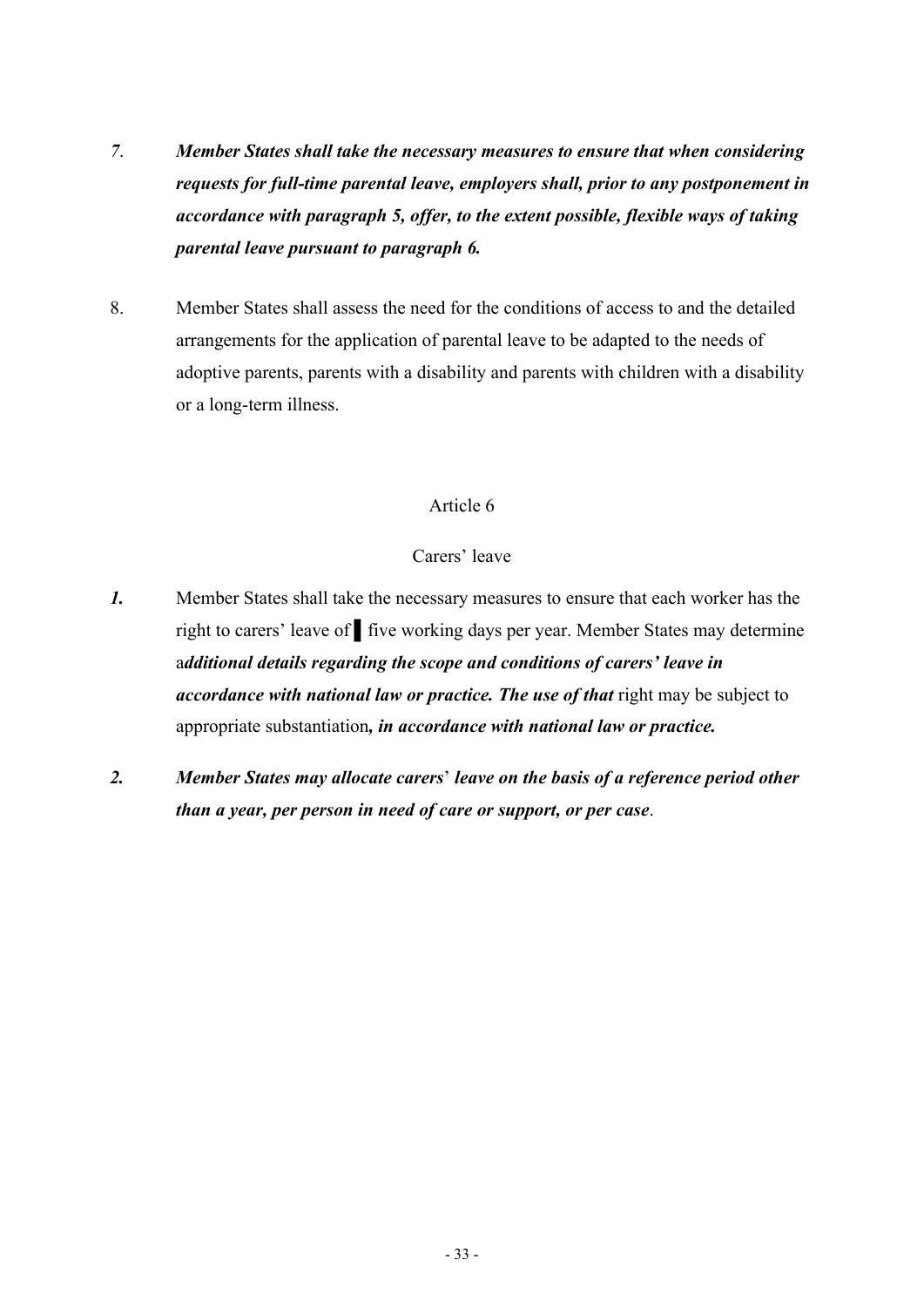#### Time off from work on grounds of force majeure

Member States shall take the necessary measures to ensure that each worker has the right to time off from work on grounds of force majeure for urgent family reasons in the case of illness or accident making the immediate attendance of the worker indispensable. Member States may limit the right of each worker to time off from work on grounds of force majeure to a certain amount of time each year or by case, or both.

## Article 8

#### *Payment or allowance*

- 1. In accordance with national circumstances, such as national law, collective agreements or practice, and taking into account the powers delegated to *the* social partners, Member States shall ensure that workers who exercise their right to leave provided for in *Article 4(1) or Article 5(2)* receive a payment or an *allowance in accordance with paragraphs 2 and 3 of this Article.*
- *2. With regard to paternity leave as referred to in Article 4(1), such payment or* allowance shall *guarantee an income* at least equivalent to *that which* the worker concerned would receive in *the event of a break in the worker's activities on grounds connected with the worker's state of health, subject to any ceiling laid down in national law. Member States may make the right to a payment or an allowance subject to periods of previous employment, which shall not exceed six months immediately prior to the expected date of the birth of the child.*
- *3. With regard to parental* leave *as referred to in Article 5(2), such payment or allowance shall be defined by the Member State or the social partners and shall be set in such a way as to facilitate the take-up of parental leave by both parents*.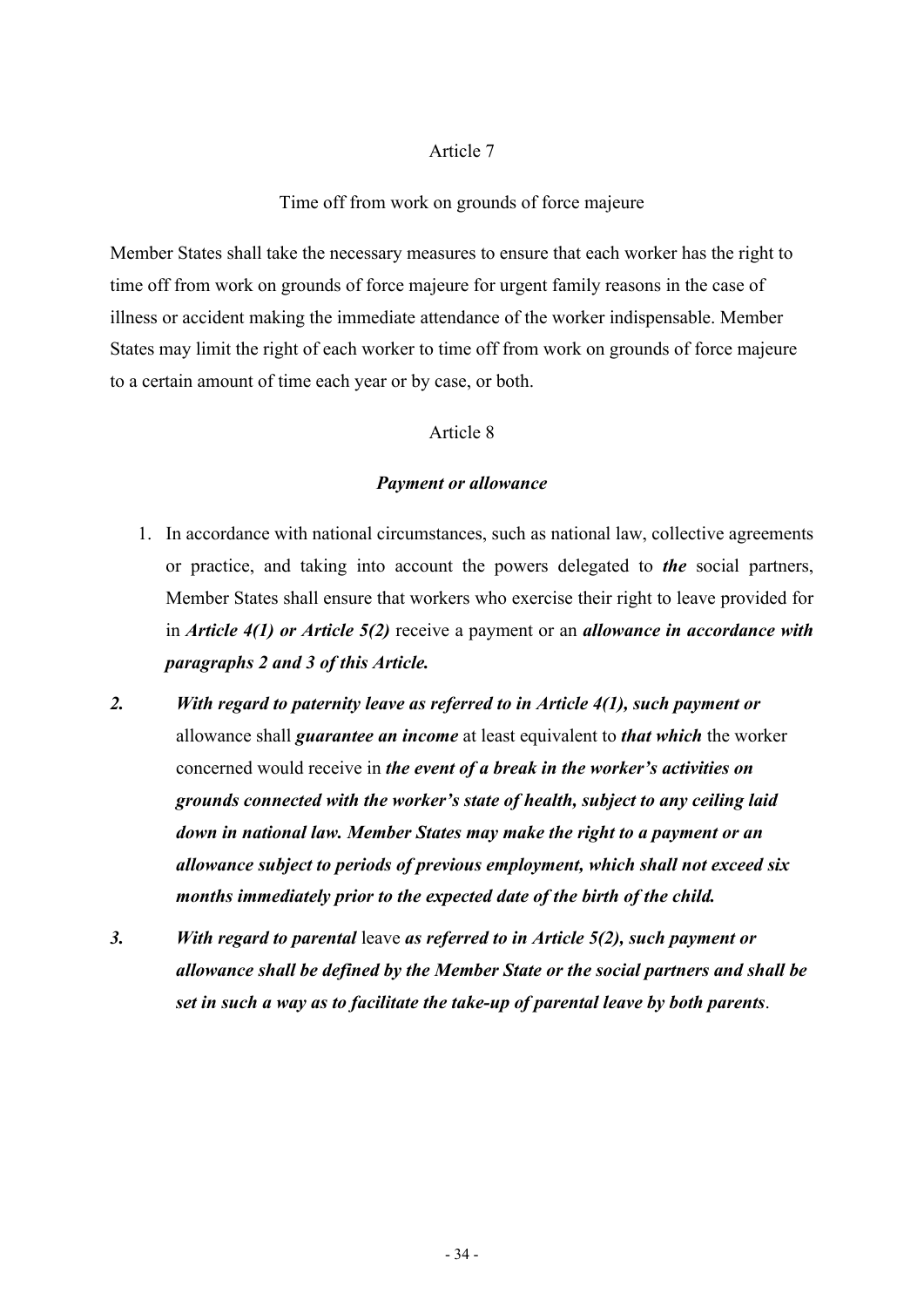# Flexible working arrangements

- 1. Member States shall take the necessary measures to ensure that workers with children up to a specified age, which shall be at least *eight years*, and carers, have the right to request flexible working arrangements for caring purposes. The duration of such flexible working arrangements may be subject to a reasonable limitation.
- 2. Employers shall consider and respond to requests for flexible working arrangements as referred to in paragraph 1 *within a reasonable period of time*, taking into account the needs of both the employer and the worker. Employers shall provide reasons for any refusal of such a request *or for any postponement of such arrangements*.
- 3. When flexible working arrangements as referred to in paragraph 1 are limited in duration, the worker shall have the right to return to the original working pattern at the end of the agreed period. The worker shall ▌also have the right to request to return to the original working pattern *before the end of the agreed period* where justified on the basis of a change of circumstances. The employer shall consider and respond to a request for an early return to the original working pattern, taking into account the needs of both the employer and the worker.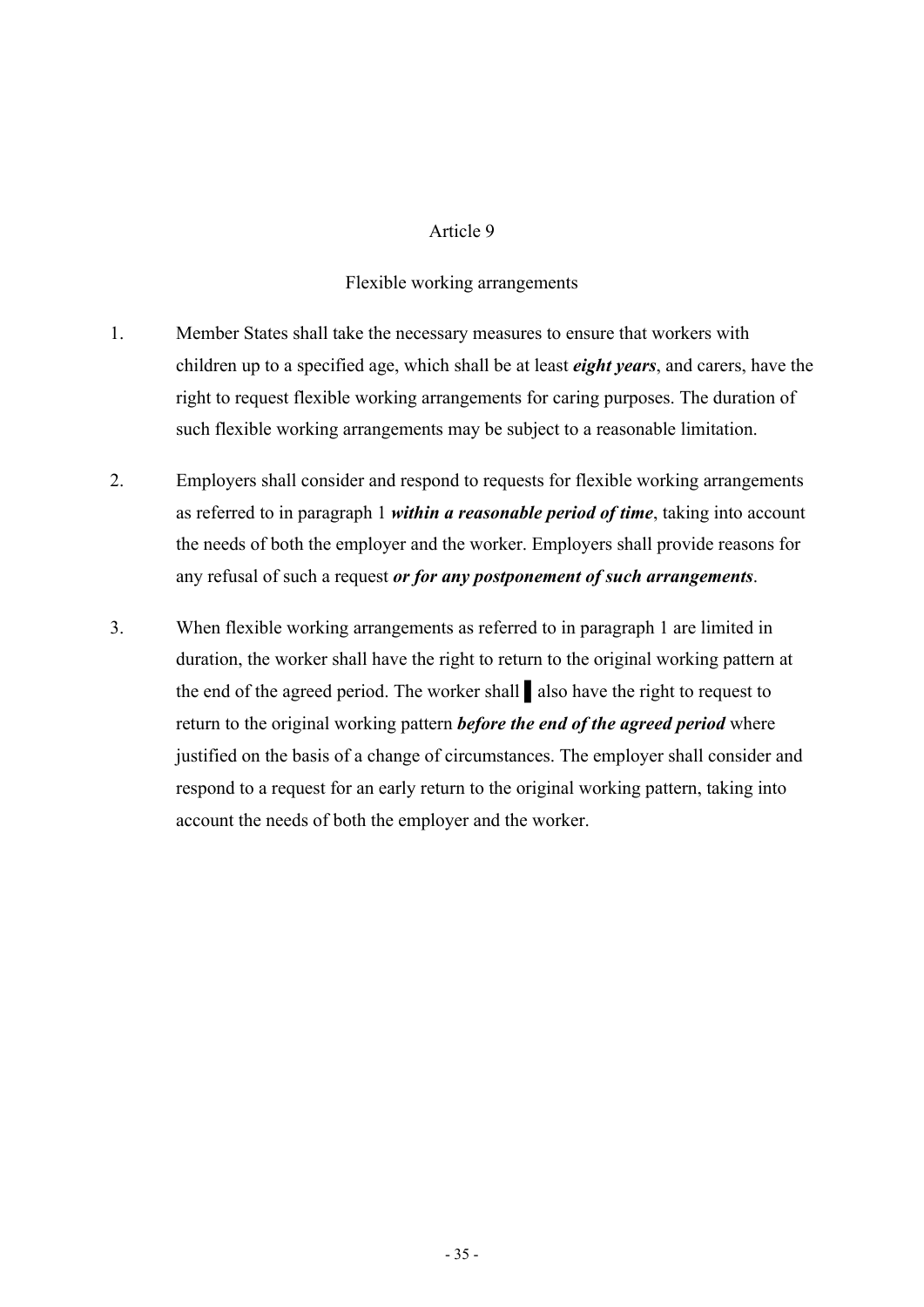*4. Member States may make the right to request flexible working arrangements subject to a period of work qualification or to a length of service qualification, which shall not exceed six months. In the case of successive fixed-term contracts within the meaning of Directive 1999/70/EC with the same employer, the sum of those contracts shall be taken into account for the purpose of calculating the qualifying period.*

# Article 10

# Employment rights

1. Rights that have been acquired or that are in the process of being acquired by workers on the date on which leave provided for in Articles 4, 5 and 6 or time off from work provided for in Article 7 starts shall be maintained until the end of such leave *or time off from work*. At the end of such leave *or time off from work*, those rights, including any changes arising from national law, collective agreements or practice, shall apply.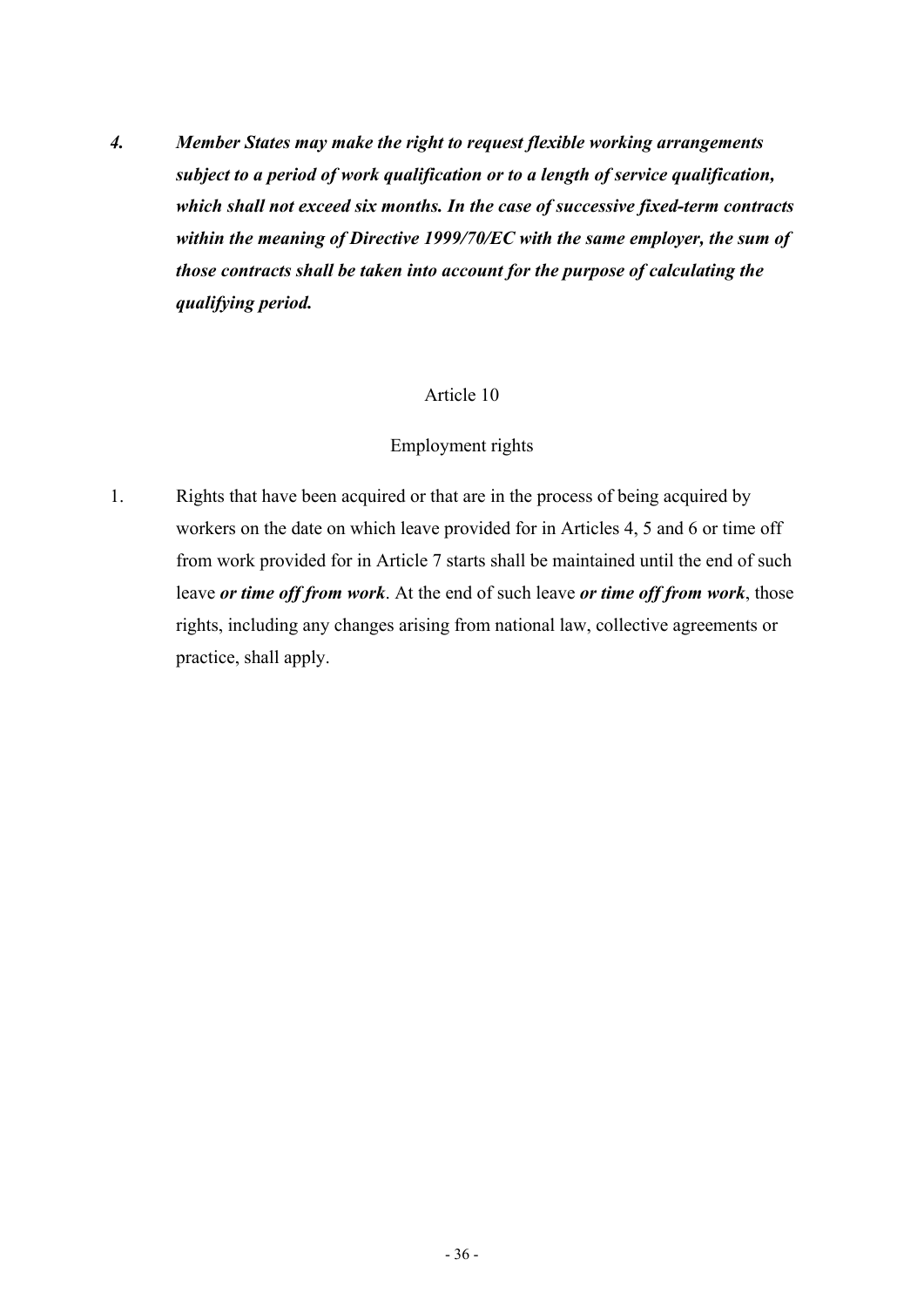- 2. Member States shall ensure that, at the end of leave *provided for* in Articles 4, 5 and 6, workers are entitled to return to their jobs or to equivalent posts on terms and conditions which are no less favourable to them, and to benefit from any improvement in working conditions to which they would have been entitled *had they not taken the leave*.
- 3. Member States shall define the status of the employment contract or employment relationship for the period of leave *provided for* in Articles 4, 5 and *6, or time off from work provided for in Article 7*, including as regards entitlements to social security*, including pension contributions*, while ensuring that the employment relationship is maintained during that period.

### Discrimination

Member States shall take the necessary measures to prohibit less favourable treatment of workers on the ground that they have applied for, or have taken, leave provided for in Articles 4, 5 and 6 *or time off from work provided for in Article 7* , or that they have exercised *the rights provided for* in Article 9.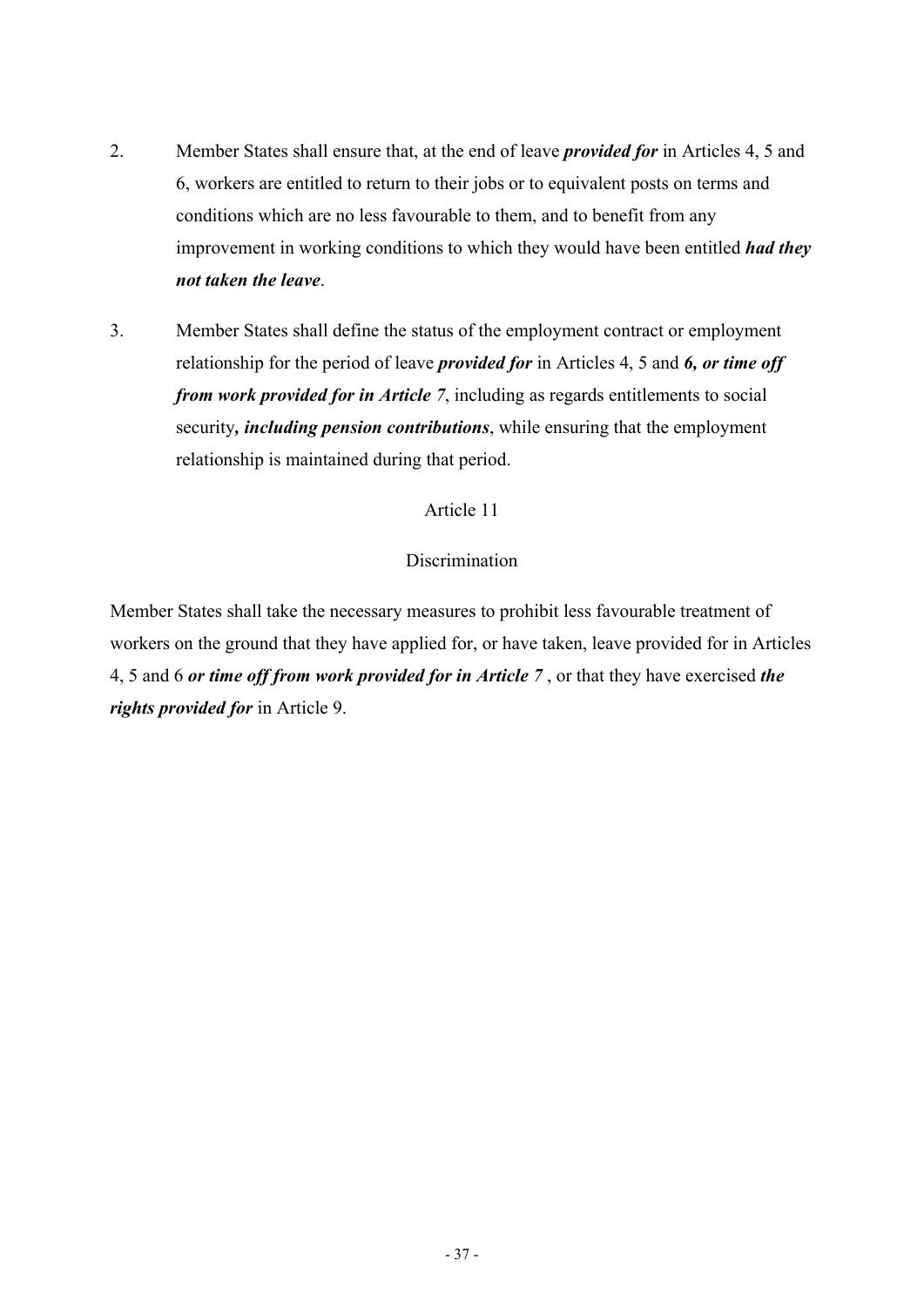Protection from dismissal and burden of proof

- 1. Member States shall take the necessary measures to prohibit the dismissal and all preparations for the dismissal of workers, on the grounds that they have applied for, or have taken, leave provided for in Articles 4, 5 and 6, or have exercised the right to request flexible working arrangements referred to in Article 9.
- 2. Workers who consider that they have been dismissed on the grounds that they have applied for, or have taken, leave *provided for* in Articles 4, 5 and 6, or have exercised the right to request flexible working arrangements as referred to in Article 9, may request the employer to provide duly substantiated reasons for their dismissal. *With respect to the dismissal of a worker who has applied for, or has taken, leave provided for in Article 4, 5 or 6,* the employer shall provide reasons for the dismissal in writing.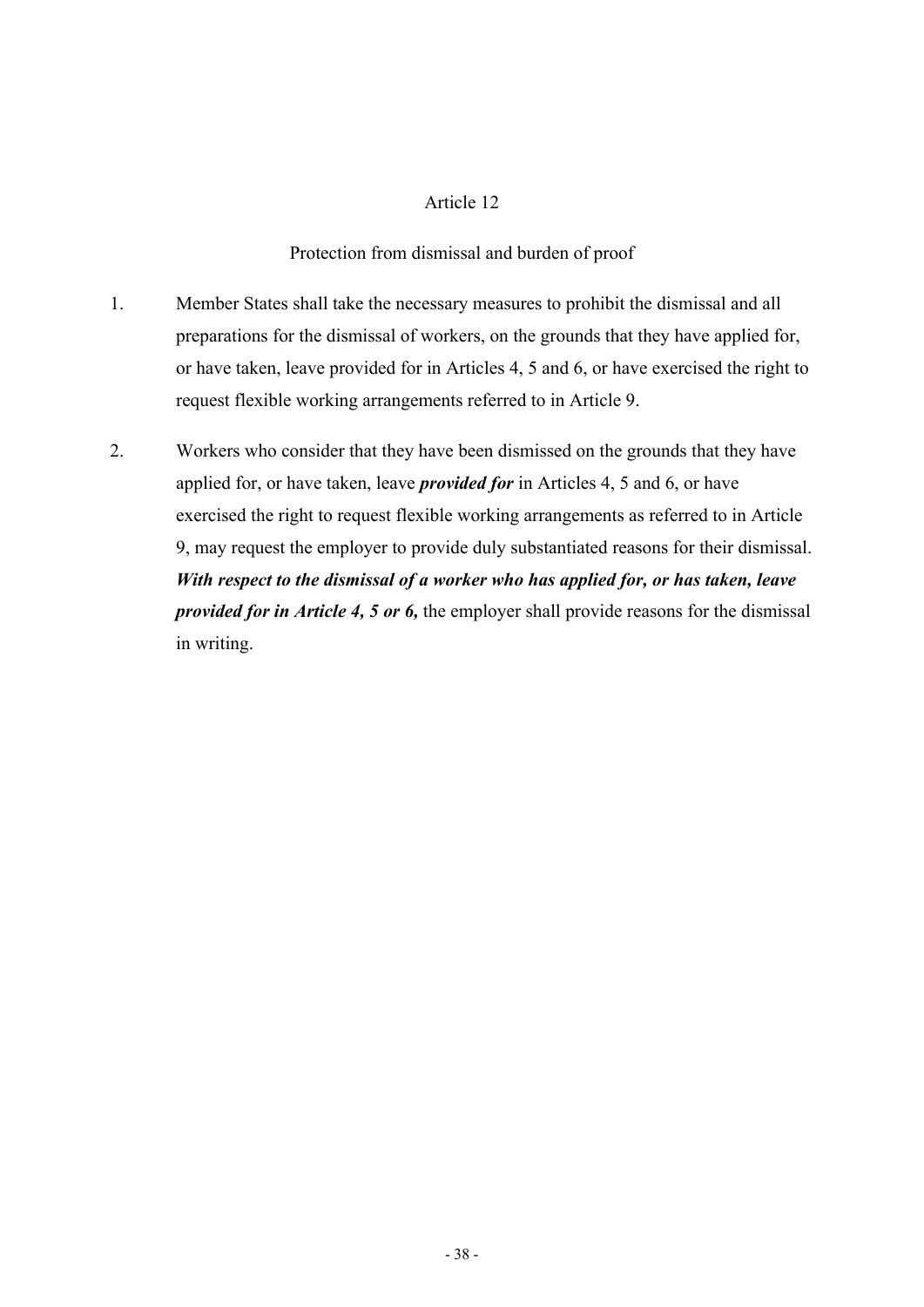- 3. Member States shall take the measures necessary to ensure that where workers *who consider that they have been dismissed on the grounds that they have applied for, or have taken, leave provided for* in *Articles 4, 5 and 6* establish, before a court or other competent authority, facts capable of giving rise to a presumption that they *have* been dismissed on such grounds, it shall be for the employer to prove that the dismissal was based on other grounds.
- 4. Paragraph 3 shall not prevent Member States from introducing rules of evidence which are more favourable to workers.
- 5. Member States shall not be required to apply paragraph 3 to proceedings in which it is for the court or competent body to investigate the facts of the case.
- 6. Paragraph 3 shall not apply to criminal proceedings, unless otherwise provided by the Member States.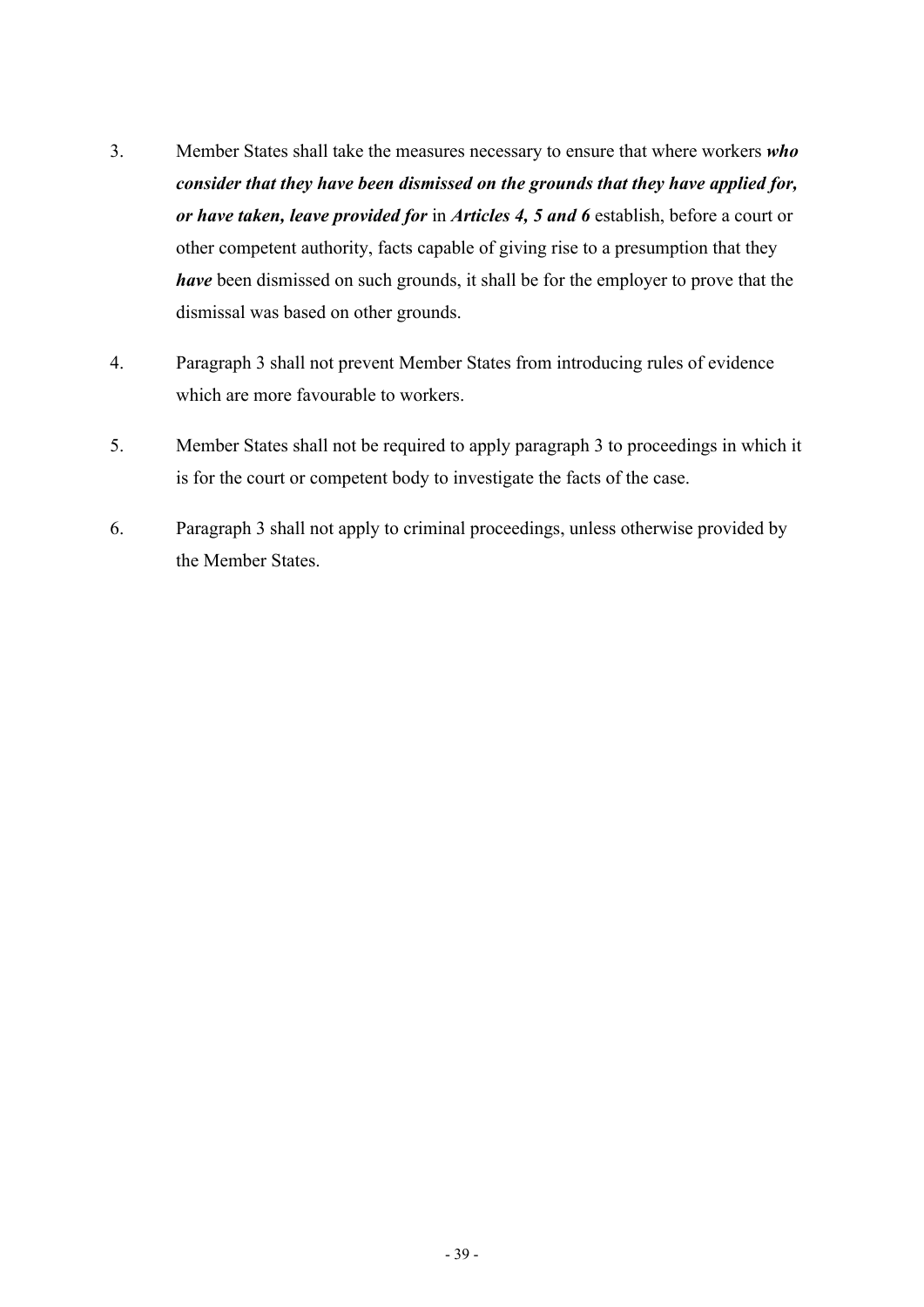### Penalties

Member States shall lay down *the* rules on penalties applicable to infringements of national provisions adopted pursuant to this Directive, or the relevant provisions already in force concerning the rights which are within the scope of this Directive, and shall take all measures necessary to ensure that they are implemented. The penalties provided for shall be effective, proportionate and dissuasive.

#### Article 14

Protection against adverse treatment or consequences

Member States shall introduce measures necessary to protect workers, including workers who are employees' representatives, from any adverse treatment by the employer or adverse consequences resulting from a complaint lodged within the undertaking or any legal proceedings for the purpose of enforcing compliance with the requirements laid down in this **Directive**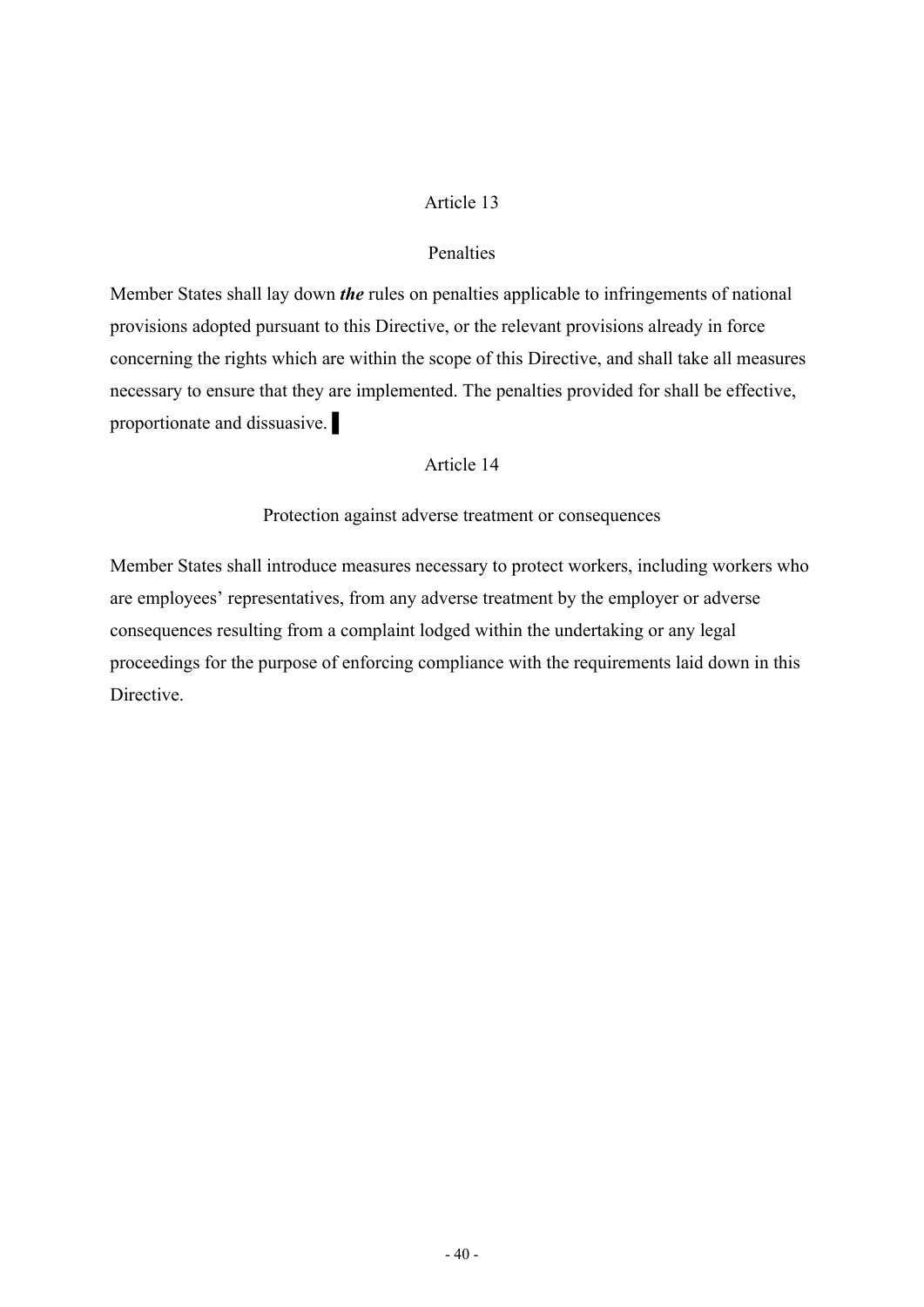#### Equality bodies

*Without prejudice to the competence of labour inspectorates or other bodies that enforce the rights of workers, including the social partners,* Member States shall ensure that the body or bodies designated, pursuant to Article 20 of Directive 2006/54/EC, for the promotion, analysis, monitoring and support of equal treatment of *all persons* without discrimination on grounds of sex, are ▌competent with regard to issues relating to *discrimination* falling within the scope of this Directive.

## Article 16

# Level of protection

- *1.* Member States may introduce or maintain provisions that are more favourable to workers than those laid down in this Directive.
- *2. The implementation of this Directive shall not constitute grounds for justifying a reduction in the general level of protection of workers in the areas covered by this Directive. The prohibition of such a reduction in the level of protection shall be without prejudice to the right of Member States and the social partners to lay down, in light of changing circumstances, legislative, regulatory or contractual arrangements other than those in force on …[the date of entry into force of this Directive], provided that the minimum requirements laid down in this Directive are complied with.*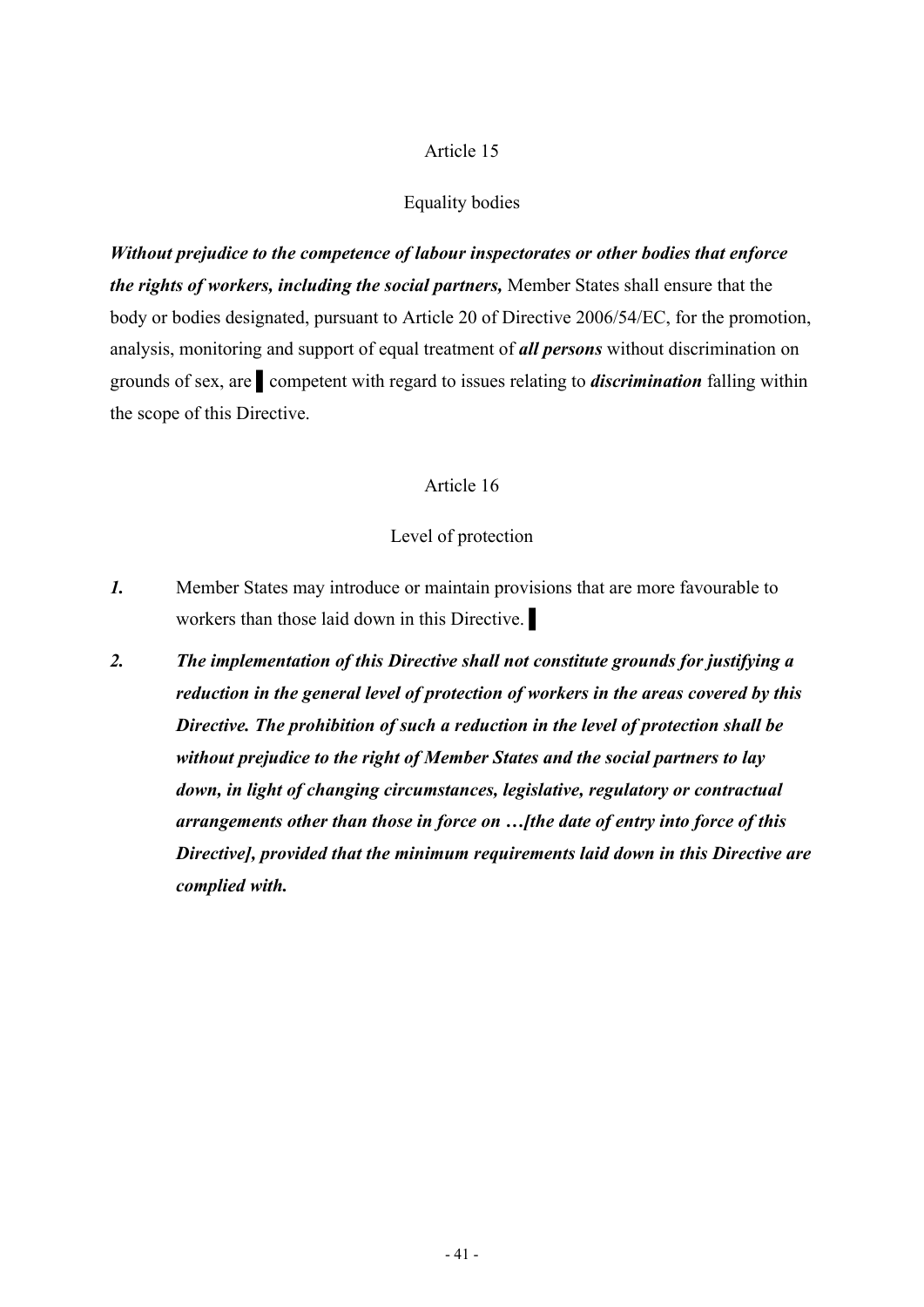#### Dissemination of information

Member States shall ensure that the national measures transposing this Directive, together with the relevant provisions already in force relating to the subject matter as set out in Article 1, are brought to the attention of *workers and employers, including employers that are SMEs,* by all appropriate means throughout their territory.

### Article 18

## Reporting and review

1. By *… [eight* years after the date of entry into force of this Directive*]*, Member States shall communicate to the Commission all information concerning the implementation of this Directive that is necessary for the Commission to draw up a report. That information shall *include available aggregated data on the take-up of different types of leave and flexible working arrangements, by men and women pursuant to this Directive, for the purposes of allowing the proper monitoring and assessment of the implementation of this Directive, in particular with regard to gender equality*.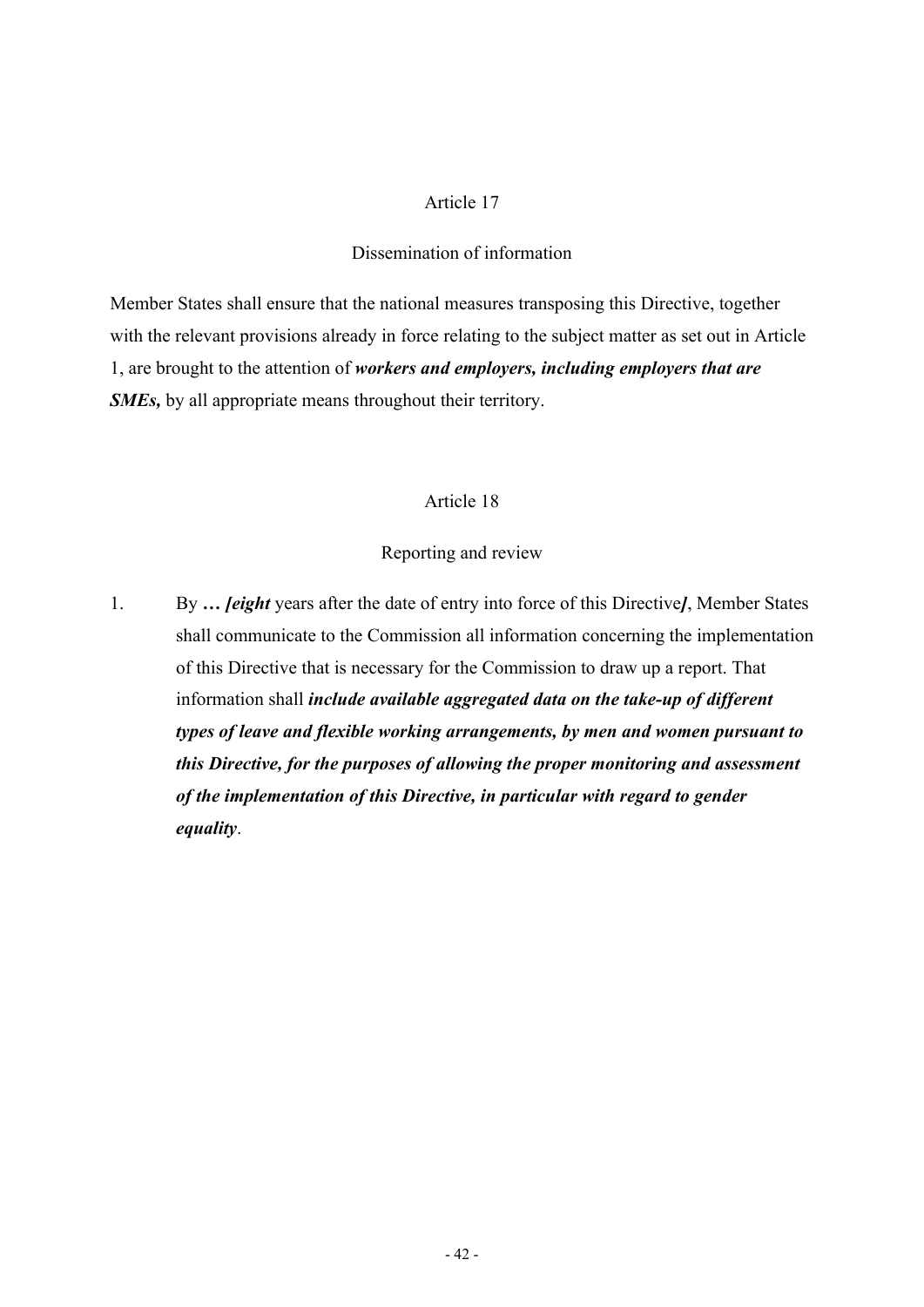2. The Commission shall submit the report referred to in paragraph 1 to the European Parliament and the Council. The report shall, if appropriate, be accompanied by a legislative proposal.

# *The report shall also be accompanied by:*

- *(a) a study of the interaction between the different types of leave provided for in this Directive as well as other types of family-related leave, such as adoption leave; and*
- *(b) a study of the rights to family-related leave that are granted to self-employed persons.*

# Article 19

# Repeal

1. Directive 2010/18/EU is repealed with effect from*… [three years after the* date of entry into force of this Directive*]*. References to the repealed Directive shall be construed as references to this Directive and shall be read in accordance with the correlation table *set out* in the Annex.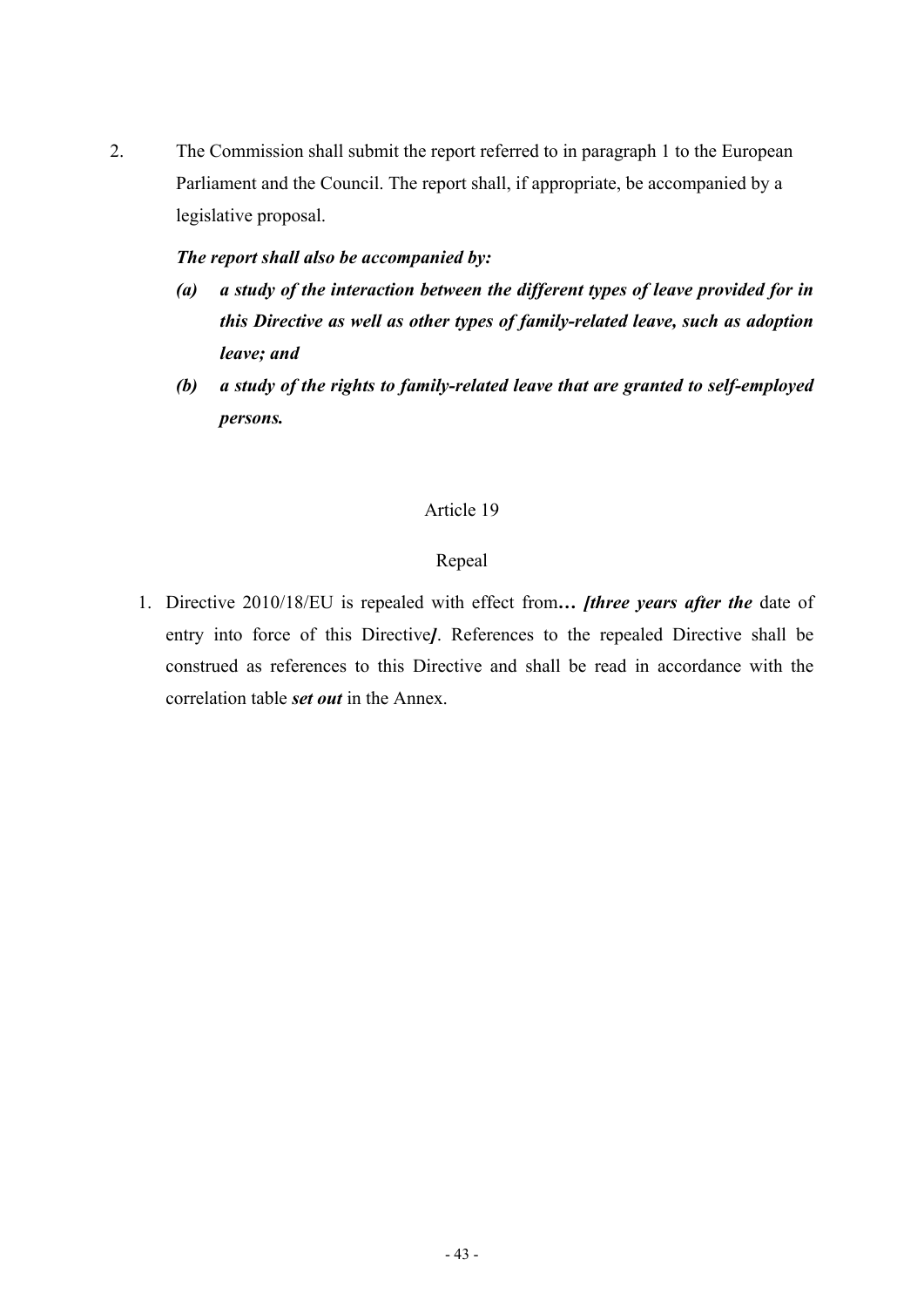2 *Notwithstanding the repeal of Directive 2010/18/EU pursuant to paragraph 1 of this Article, any period or separate cumulative periods of parental leave taken or transferred by a worker pursuant to that Directive before … [three years after the date of entry into force of this Directive] may be deducted from that worker's parental leave entitlement under Article 5 of this Directive.*

# Article 20

# Transposition

- 1. Member States shall bring into force the laws, regulations and administrative provisions necessary to comply with this Directive *by... [three* years *after* the date of entry into force *of this Directive]*. They shall *immediately inform* the Commission *thereof*.
- *2*. *Notwithstanding paragraph 1 of this Article, for the payment or allowance corresponding to the last two weeks of parental leave as provided for in Article 8(3), Member States shall bring into force the laws, regulations and administrative provisions necessary to comply with this Directive by ... [five years after the date of entry into force of this Directive]. They shall immediately inform the Commission thereof.*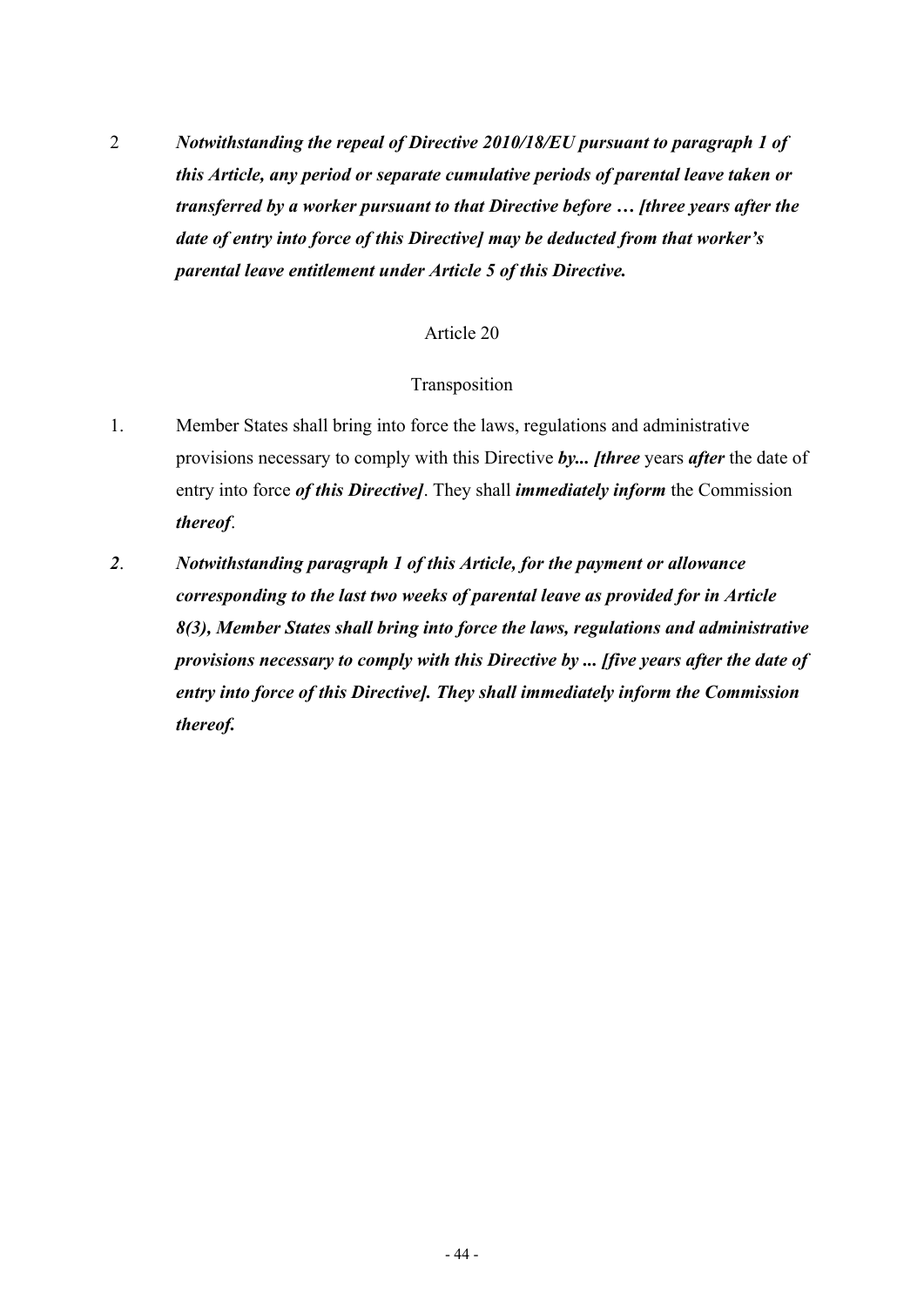- 3. When Member States adopt the *measures referred to in paragraphs 1 and 2*, they shall contain a reference to this Directive or *shall* be accompanied by such a reference on the occasion of their official publication. *The methods of making* such reference *shall be laid down by Member States*.
- 4. Member States shall communicate to the Commission the text of the main *measures* of national law which they adopt in the areas covered by this Directive.
- *5. The detailed rules and modalities for applying this Directive shall be established in accordance with national law, collective agreements or practice, as long as the minimum requirements and the objectives of this Directive are respected.*
- *6. For the purposes of complying with Articles 4, 5, 6 and 8 of this Directive and with Directive 92/85/EEC, Member States may take into account any period of, and payment or allowance with respect to, family-related time off work, in particular maternity leave, paternity leave, parental leave and carers' leave, available at national level which is above the minimum standards provided for in this Directive or in Directive 92/85/EEC, provided that the minimum requirements for such leave are met and that the general level of protection provided to workers in the areas covered by those Directives is not reduced.*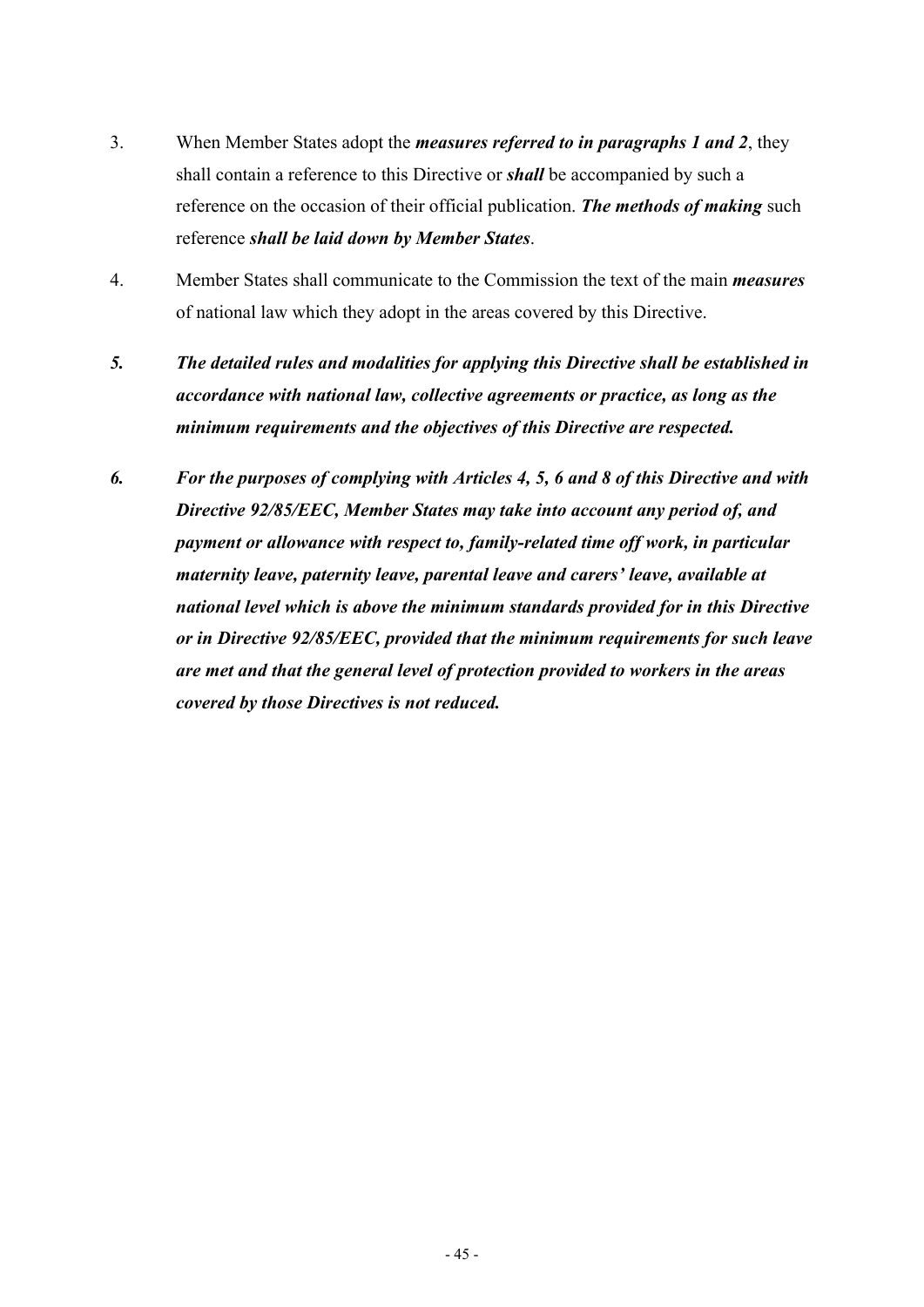- *7 Where Member States ensure a payment or an allowance of at least 65 % of the worker's net wage, which may be subject to a ceiling, for at least six months of parental leave for each parent, they may decide to maintain such system rather than provide for the payment or allowance referred to in Article 8(2).*
- 8. Member States may entrust *the* social partners with the implementation of this Directive, where *the* social partners jointly request to do so, provided that Member States take all the necessary steps to ensure that the results sought by this Directive are guaranteed at all times.

# Entry into force

The Directive shall enter into force on the twentieth day following that of its publication in the *Official Journal of the European Union.*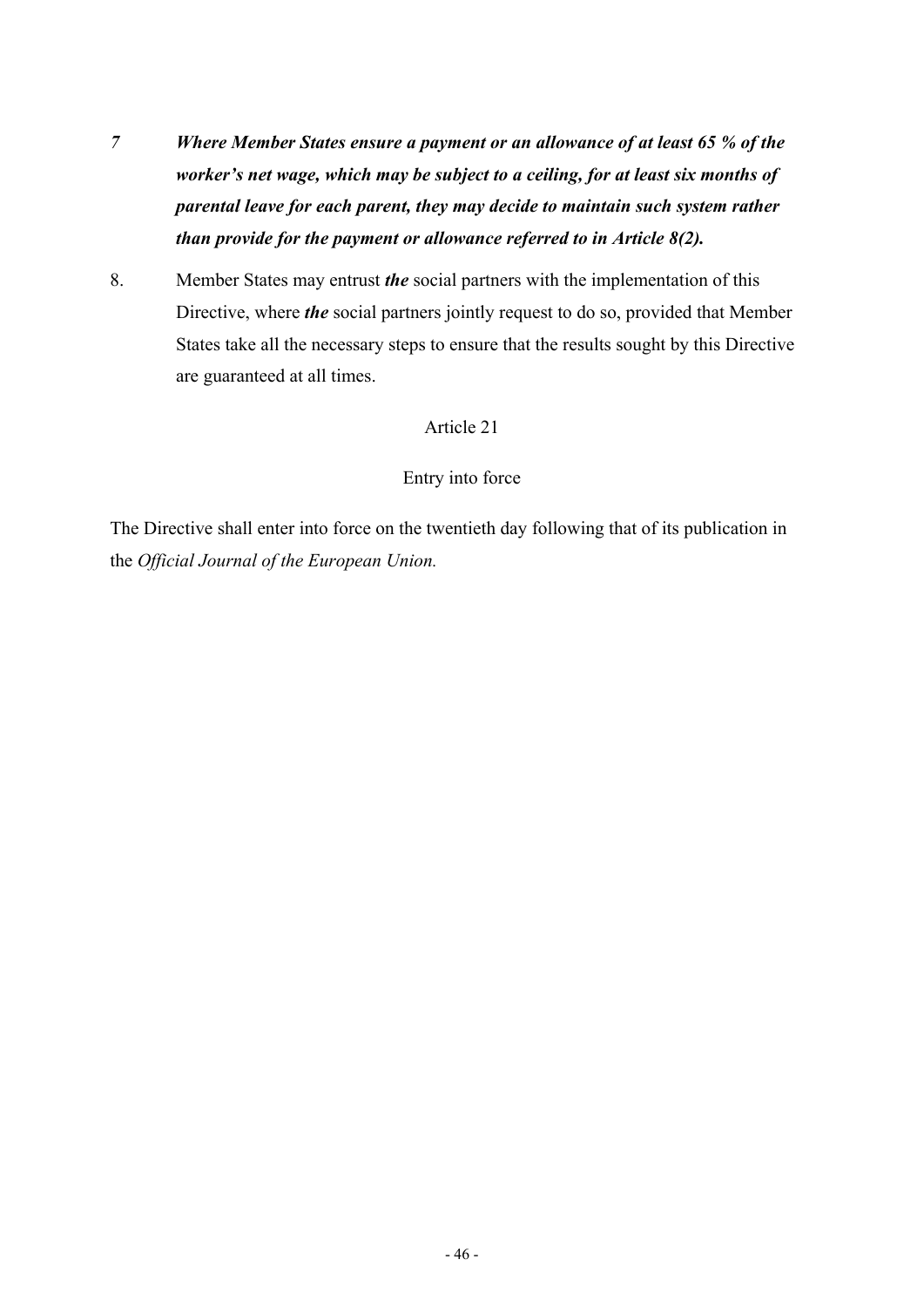# Addressees

This Directive is addressed to the Member States.

Done at ….,

For the European Parliament For the Council *The President The President*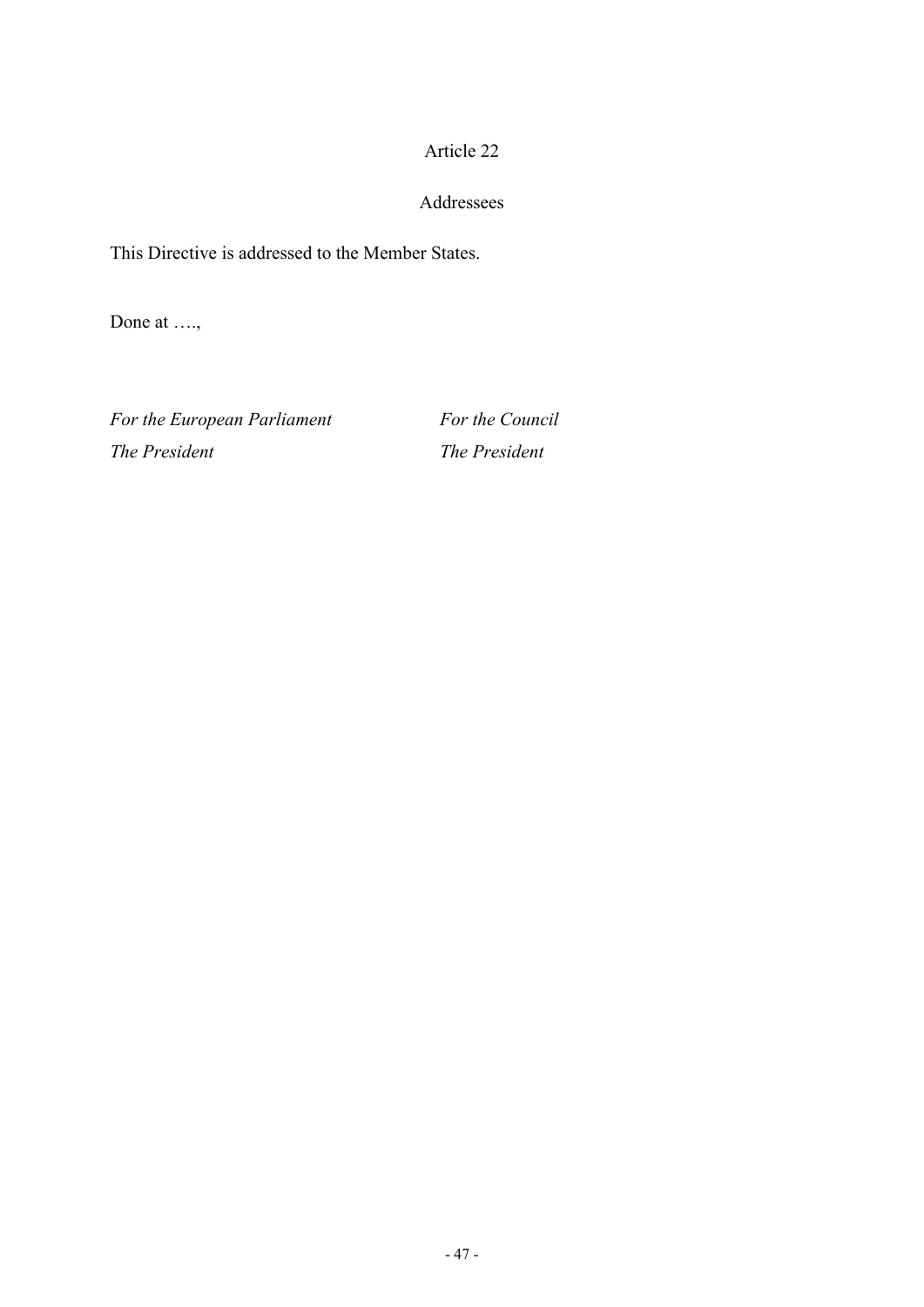# **ANNEX**

# Correlation table

| Council Directive 2010/18/EU of 8 March<br>2010 implementing the revised Framework<br>Agreement on parental leave concluded by<br>BUSINESSEUROPE, UEAPME, CEEP and ETUC<br>and repealing Directive 96/34/EC (OJ L 68,<br>18.03.2010, p. 13) | This Directive           |
|---------------------------------------------------------------------------------------------------------------------------------------------------------------------------------------------------------------------------------------------|--------------------------|
| Clause $1(1)$                                                                                                                                                                                                                               | Article 1                |
| Clause $1(2)$                                                                                                                                                                                                                               | Article 2                |
| Clause $1(3)$                                                                                                                                                                                                                               | Article 2                |
| Clause $2(1)$                                                                                                                                                                                                                               | Article 5(1)             |
| Clause 2(2)                                                                                                                                                                                                                                 | Article $5(1)$ and $(2)$ |
| Clause $3(1)(a)$                                                                                                                                                                                                                            | Article 5(6)             |
| Clause $3(1)(b)$                                                                                                                                                                                                                            | Article 5(4)             |
| Clause $3(1)(c)$                                                                                                                                                                                                                            | Article 5(5)             |
| Clause $3(1)(d)$                                                                                                                                                                                                                            |                          |
| Clause 3(2)                                                                                                                                                                                                                                 | Article 5(3)             |
| Clause $3(3)$                                                                                                                                                                                                                               | Article 5(8)             |
| Clause $4(1)$                                                                                                                                                                                                                               | Article 5(8)             |
| Clause $5(1)$                                                                                                                                                                                                                               | Article 10(2)            |
| Clause 5(2)                                                                                                                                                                                                                                 | Article $10(1)$          |